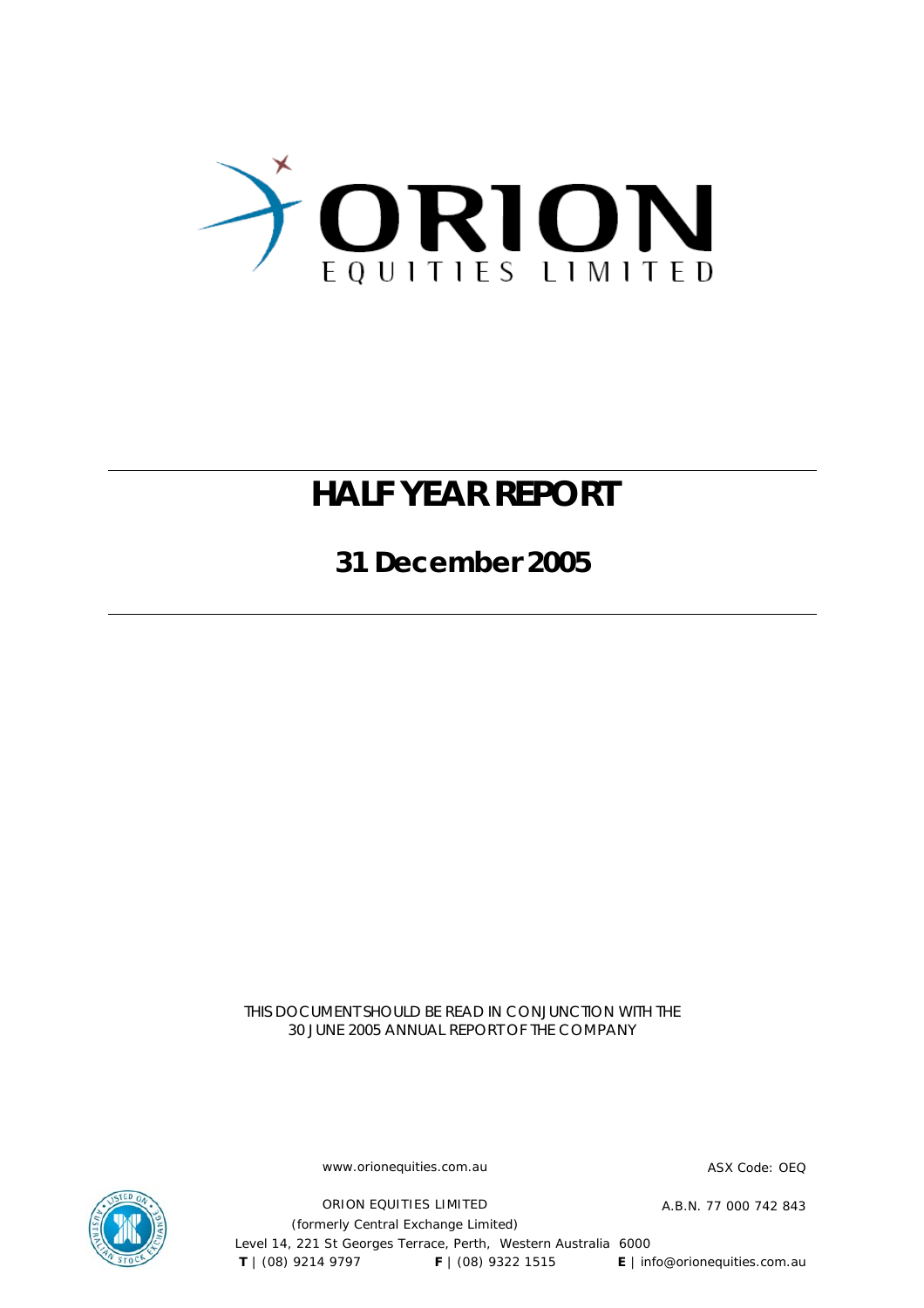| ASX Appendix 4D<br>Results for Announcement to Market  | $\overline{2}$ | <b>BOARD</b><br>William Johnson<br>(Cha<br>Victor Ho<br>(                              |
|--------------------------------------------------------|----------------|----------------------------------------------------------------------------------------|
| Company Profile                                        | 3              | (D)<br>Yaqoob Khan                                                                     |
| Chairman's Half Year Review                            | 6              |                                                                                        |
| Directors' Report                                      | $\overline{7}$ | <b>COMPANY SECRETARY</b><br>Victor Ho                                                  |
| (which includes<br>Auditor's Independence Declaration) | 14             |                                                                                        |
| Income Statement                                       | 15             | <b>PRINCIPAL &amp; REGISTERED OFFICE</b>                                               |
| Balance Sheet                                          | 16             | Level 14, The Forrest Centre<br>221 St Georges Terrace<br>Perth Western Australia 6000 |
| Statement of Changes in Equity                         | 17             |                                                                                        |
| Cash Flow Statement                                    | 18             | Telephone: (08) 9214 9797<br>Facsimile:<br>(08) 9322 1515                              |
| Notes to Financial Statements                          | 19             | Email:<br>info@orionequities.com.au                                                    |
| Directors' Declaration                                 | 29             | www.orionequities.com.au<br>Website:                                                   |
| Independent Review Report                              | 30             | <b>SHARE REGISTRY</b>                                                                  |
| Information on Securities                              | 31             | <b>Advanced Share Registry Services</b><br>110 Stirling Highway                        |

### **www.orionequities.com.au**

**Visit our website for:** 

- 
- 
- 

**Register your email with us to <br>
<b>Register your email with us to** <br> **Perth Western Australia**<br> **Perth Western Australia announcements and releases** 

### **CONTENTS CORPORATE DIRECTORY**

| ASX Appendix 4D<br>Results for Announcement to Market  | $\overline{2}$ | <b>BOARD</b><br>William Johnson<br>(Chairman)<br>Victor Ho<br>(Director)                                                                                                                                                                       |
|--------------------------------------------------------|----------------|------------------------------------------------------------------------------------------------------------------------------------------------------------------------------------------------------------------------------------------------|
| Company Profile                                        | 3              | Yaqoob Khan<br>(Director)                                                                                                                                                                                                                      |
| Chairman's Half Year Review                            | 6              |                                                                                                                                                                                                                                                |
| Directors' Report                                      | $\overline{7}$ | <b>COMPANY SECRETARY</b><br>Victor Ho                                                                                                                                                                                                          |
| (which includes<br>Auditor's Independence Declaration) | 14             |                                                                                                                                                                                                                                                |
| Income Statement                                       | 15             | <b>PRINCIPAL &amp; REGISTERED OFFICE</b>                                                                                                                                                                                                       |
| <b>Balance Sheet</b>                                   | 16             | Level 14, The Forrest Centre<br>221 St Georges Terrace                                                                                                                                                                                         |
| Statement of Changes in Equity                         | 17             | Perth Western Australia 6000                                                                                                                                                                                                                   |
| Cash Flow Statement                                    | 18             | Telephone: (08) 9214 9797<br>(08) 9322 1515<br>Facsimile:                                                                                                                                                                                      |
| Notes to Financial Statements                          | 19             | Email:<br>info@orionequities.com.au<br>Website:                                                                                                                                                                                                |
| Directors' Declaration                                 | 29             | www.orionequities.com.au                                                                                                                                                                                                                       |
| Independent Review Report                              | 30             | <b>SHARE REGISTRY</b>                                                                                                                                                                                                                          |
| Information on Securities                              | 31             | <b>Advanced Share Registry Services</b><br>110 Stirling Highway<br>Nedlands Western Australia 6009<br>Telephone: (08) 9389 8033<br>Facsimile:<br>(08) 9389 7871<br>Email:<br>admin@advancedshare.com.au<br>Website:<br>www.asrshareholders.com |

### **Latest News Contract Contract Contract Contract Contract Contract Contract Contract Contract Contract Contract Contract Contract Contract Contract Contract Contract Contract Contract Contract Contract Contract Contract**

**Market Announcements Australian Stock Exchange Financial Reports Perth, Western Australia** 

> **ASX CODE**  OEQ (formerly CXL)

### **AUDITOR**

 BDO, Chartered Accountants & Advisers Level 8 Perth Western Australia 6000

### **BANKER**

**EMAIL US NOW CONSUMING THE CONSUMING SET ALCOHOLOGICAL EXAMPLE SET ALCOHOLOGICAL EXAMPLE SET ALCOHOLOGICAL EXAMPLE SET ALCOHOLOGICAL EXAMPLE SET ALCOHOLOGICAL EXAMPLE SET ALCOHOLOGICAL EXAMPLE SET ALCOHOLOGICAL EXAMPLE SE**  Level 1, 50 St Georges Terrace **info@orionequities.com.au 1996** Perth Western Australia 6000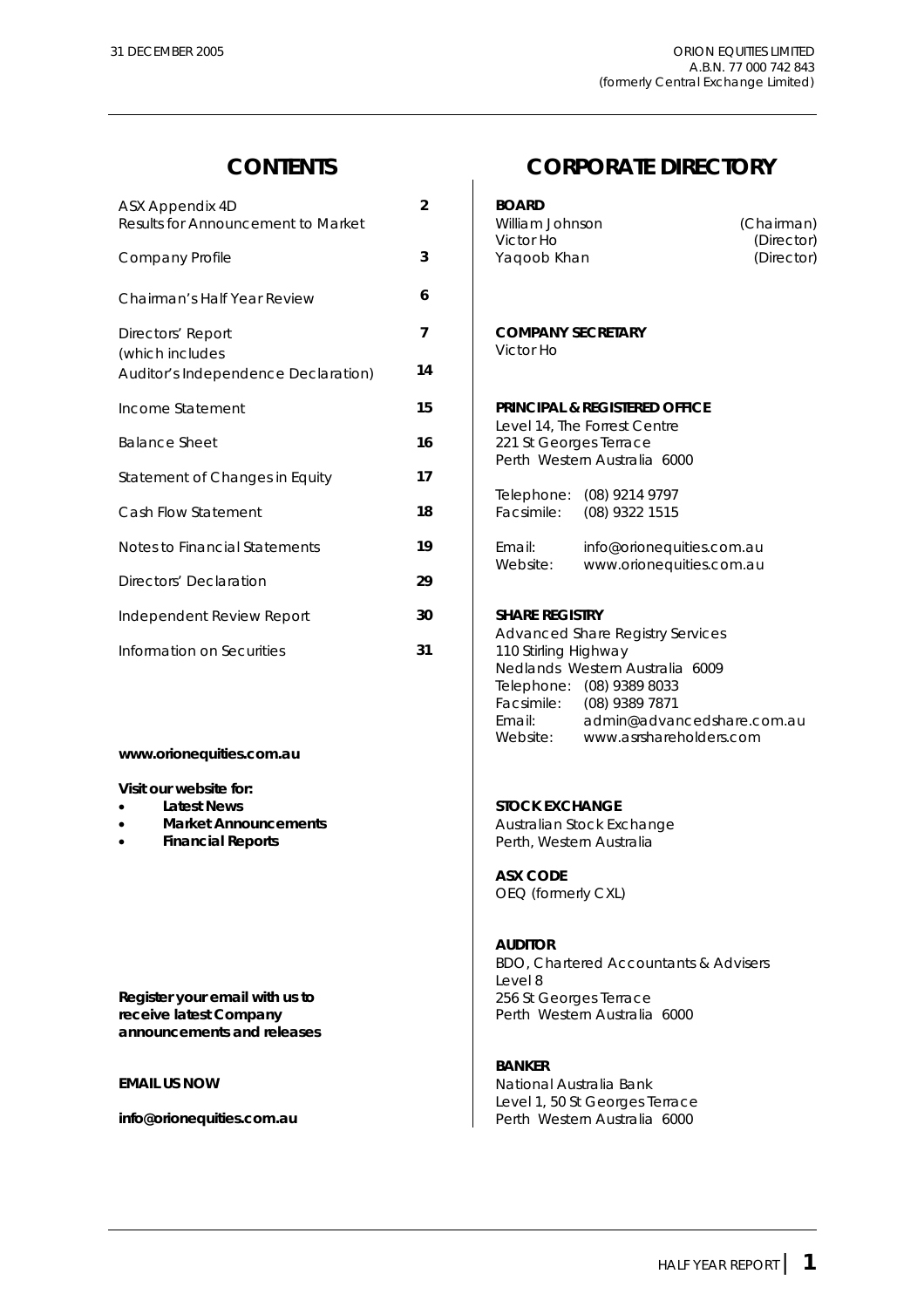# **APPENDIX 4D HALF YEAR REPORT**

This Half Year Report is provided to the Australian Stock Exchange (**ASX**) under ASX Listing Rule 4.2A.3

| <b>Current Reporting Period:</b> | 1 July 2005 to 31 December 2005                                                                                         |
|----------------------------------|-------------------------------------------------------------------------------------------------------------------------|
| Previous Corresponding Period:   | 1 July 2004 to 31 December 2004                                                                                         |
| <b>Balance Date:</b>             | 31 December 2005                                                                                                        |
| Company:                         | Orion Equities Limited (OEQ)<br>(formerly Central Exchange Limited; name changed on 2<br>December 2005)                 |
| Consolidated Entity:             | OEO and controlled entities:                                                                                            |
|                                  | (1)<br>Silver Sands Developments Pty Ltd (formerly Central<br>Exchange Operations Pty Ltd) (a wholly owned subsidiary); |
|                                  | Hume Mining NL (a wholly owned subsidiary).<br>(2)                                                                      |

### **Adoption of Australian International Financial Report Standards (AIFRS)**

The Company's financial statements for the current reporting period have been prepared under AIFRS. Where necessary, comparative information (i.e. in relation to the previous corresponding period) has been adjusted for reporting under the applicable AIFRS.

### **RESULTS FOR ANNOUNCEMENT TO THE MARKET**

|                                              | Dec 2005   | Dec 2004        | %        | Up / |
|----------------------------------------------|------------|-----------------|----------|------|
| <b>Consolidated Entity</b>                   | \$         | \$              | Change   | Down |
|                                              |            |                 |          |      |
| <b>Total revenues</b>                        | 2,158,903  | 2,397,010       | 10%      | Down |
| Total expenses                               | (320, 795) | (633, 914)      | 49%      | Down |
| Profit before tax                            | 1,838,108  | 1,763,096       | 4%       | Up   |
|                                              |            |                 |          |      |
| Income tax                                   | (595, 694) | (573, 700)      | 4%       | Up   |
| Profit after tax attributable to members     | 1,242,414  | 1,189,396       | 4%       | Up   |
|                                              |            |                 |          |      |
| Basic and diluted earnings per share (cents) | 7.17       | 6.91            | 4%       | Up   |
|                                              |            |                 |          |      |
|                                              |            |                 |          | Up / |
| <b>Consolidated Entity</b>                   | Dec 2005   | <b>Jun 2005</b> | % Change | Down |
|                                              |            |                 |          |      |
| Pre-tax NTA backing per share                | \$1.20     | \$1.14          | 5%       | Up   |
| Post-tax NTA backing per share               | \$1.14     | \$1.12          | 2%       | Up   |

### **Brief Explanation of Results**

The Consolidated Entity increased its net profit by 4% during the current reporting period to \$1,838,108 (pre tax) and \$1,242,414(post tax) compared with the previous corresponding period of \$1,763,096 (pre tax) and \$1,189,396 (post tax).

The Directors have declared payment of an interim 1.50 cent per share fully franked dividend which was the same rate of dividend paid in October 2005.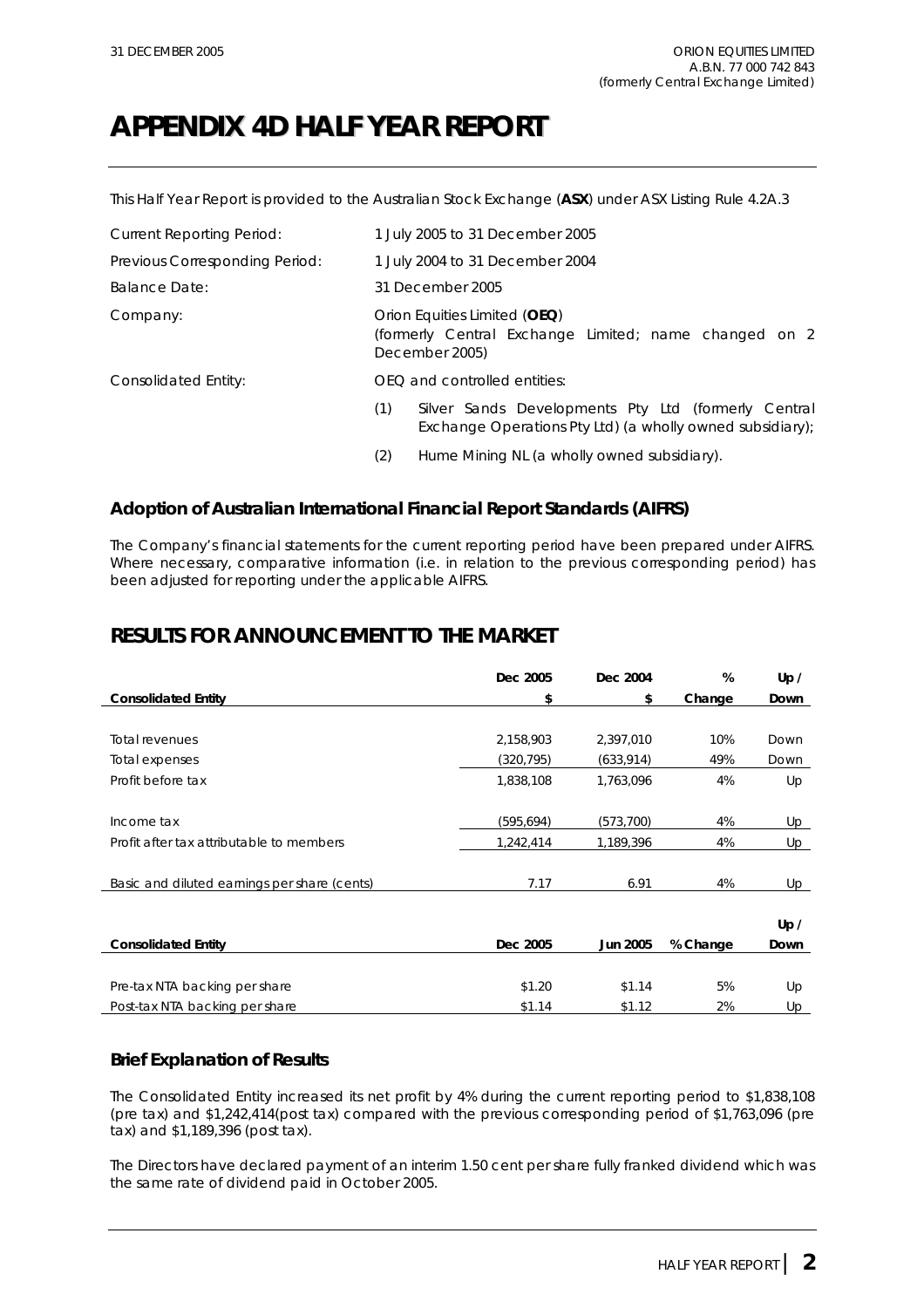# **APPENDIX 4D HALF YEAR REPORT**

Total revenues of \$2,158,903 (Dec 2004: \$2,397,010) include:

- (1) \$1,323,933 net profit from the Company's share trading portfolio (including dividend income of \$54,975) (Dec 2004: \$2,108,688);
- (2) \$64,831 net profit from the Company's options portfolio (Dec 2004: loss of \$27,230);
- (3) \$608,443 share of Associate entities' net profits and \$120,290 dividends received from Associate, Scarborough Equities Limited (Dec 2004: no Associate entities).

Total expenses of \$320,796 (Dec 2004: \$633,914) include:

- (1) \$136,789 personnel costs (including Directors' fees) (Dec 2004: \$97,504);
- (2) \$23,357 brokerage costs (Dec 2004: \$35,967);
- (3) \$42,483 legal and other professional fees (Dec 2004: \$31,440);
- (4) \$4,505 costs in relation to share investments (Dec 2004: \$327,169).

The Company has accounted for the following investments at Balance Date as investments in an Associate entity (on an equity accounting basis):

- (1) 26.6% interest in ASX listed Scarborough Equities Limited (**"SCB"**);
- (2) 24.9% interest in ASX listed Bentley International Limited (**"BEL"**).

Please also refer to the balance of this Half Year Report.

### **Dividends**

On 13 September 2005, the Directors announced a declaration of dividend in respect of the financial year ended 30 June 2005 as follows:

| Dividend Rate       | Record Date       | <b>Payment Date</b> | Franking      | <b>Total Dividends Paid</b> |
|---------------------|-------------------|---------------------|---------------|-----------------------------|
| 1.50 cent per share | 30 September 2005 | 13 October 2005     | Fullv franked | \$267.216                   |

As envisaged at the time of the above declaration and in the 30 June 2005 Annual Report, the Directors anticipated the payment of a 1.5 cent per share fully franked dividend after the release of these 31 December 2005 half year results.

On 15 March 2006, the Directors were pleased to confirm this interim dividend as follows:

| Dividend Rate       | Record Date   | Expected<br><b>Payment Date</b> | Franking             | <b>Total Dividends Payable</b> |
|---------------------|---------------|---------------------------------|----------------------|--------------------------------|
| 1.50 cent per share | 31 March 2006 | <sup>7</sup> April 2006         | <b>Fully franked</b> | \$267,216                      |

For and on behalf of the Directors,

Date: 16 March 2006

Victor Ho Company Secretary Telephone: (08) 9214 9797 Email: info@orionequities**.**com.au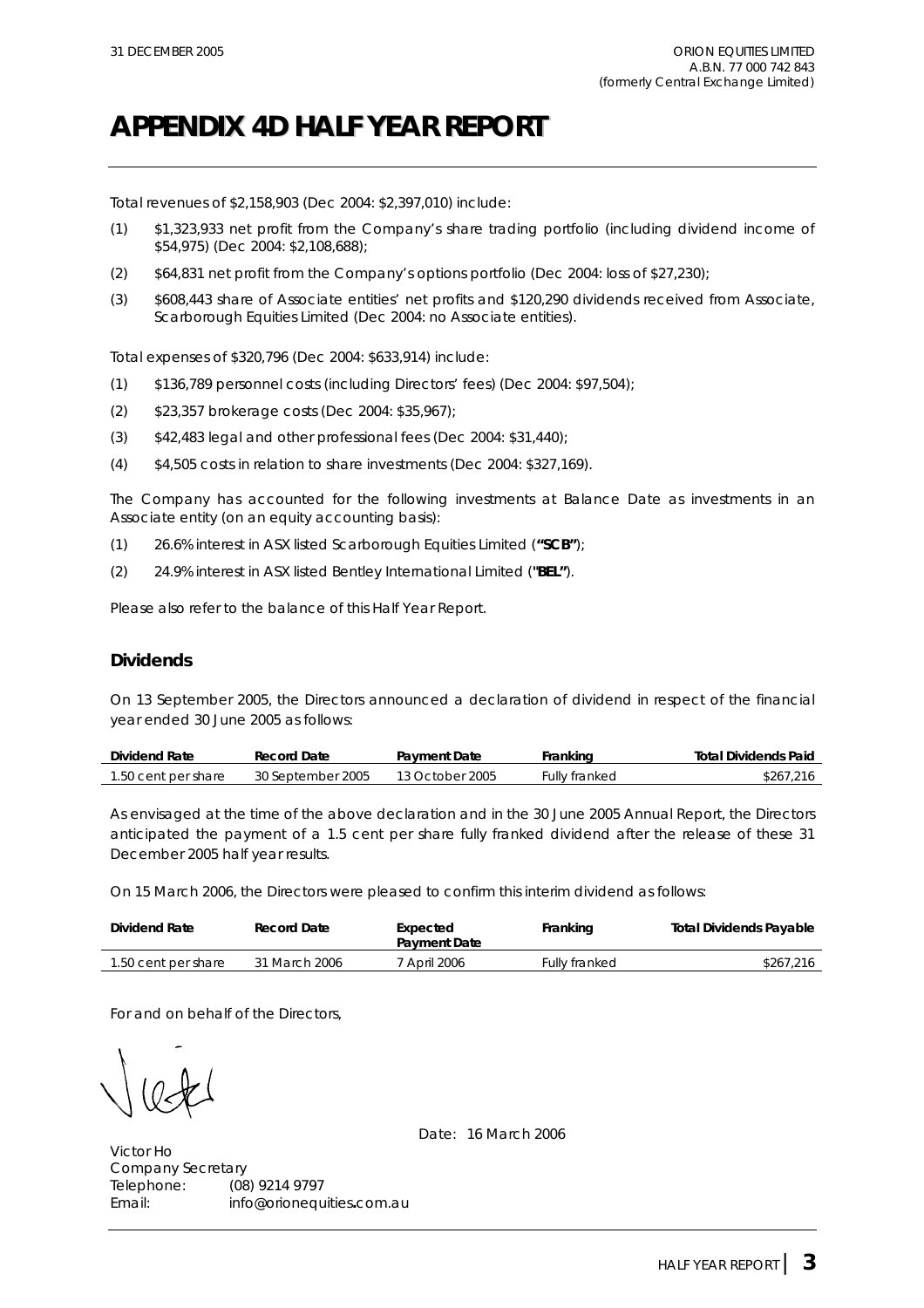# **COMPANY PROFILE**

The Company has been listed on the Australian Stock Exchange (**ASX**) since November 1970.

Since 8 July 2004, the Company has been admitted to ASX as an investment entity (as defined under the ASX Listing Rules).

On 2 December 2005, the Company changed its name from Central Exchange Limited to Orion Equities Limited.

The Company's ASX code is "OEQ" (formerly "CXL").

### **CORPORATE SUMMARY:**

|                       | 31 December 2005 | 30 June 2005 | 31 December 2004 |
|-----------------------|------------------|--------------|------------------|
| Market capitalisation | \$11,223,065     | \$8,826,381  | \$10,331,998     |
| Net assets            | \$20,377,516     | \$18,811,003 | \$19,271,590     |
| NTA backing per share | \$1.14           | \$1.12       | \$1.11           |
| Shares on issue       | 17,814,389       | 16,812,156   | 17,219,996       |

### **DIVIDENDS DECLARED/PAID DURING 2005/2006:**

| Dividend Rate       | <b>Record Date</b> | <b>Payment Date</b> | Franking      | Total<br><b>Dividends</b><br>Payable/Paid |
|---------------------|--------------------|---------------------|---------------|-------------------------------------------|
| 1.50 cent per share | 31 March 2006      | 7 April 2006        | Fully franked | \$267,216                                 |
| 1.50 cent per share | 30 September 2005  | 13 October 2005     | Fully franked | \$267,216                                 |

### **INVESTMENT OBJECTIVES**

The Investment Objectives of the Company are to:

- Achieve a consistent high real rate of return, comprising both income and capital growth, whilst operating within acceptable risk parameters set by the Board;
- Deliver a regular income stream for shareholders in the form of franked dividends;
- Preserve and protect the capital of the Company.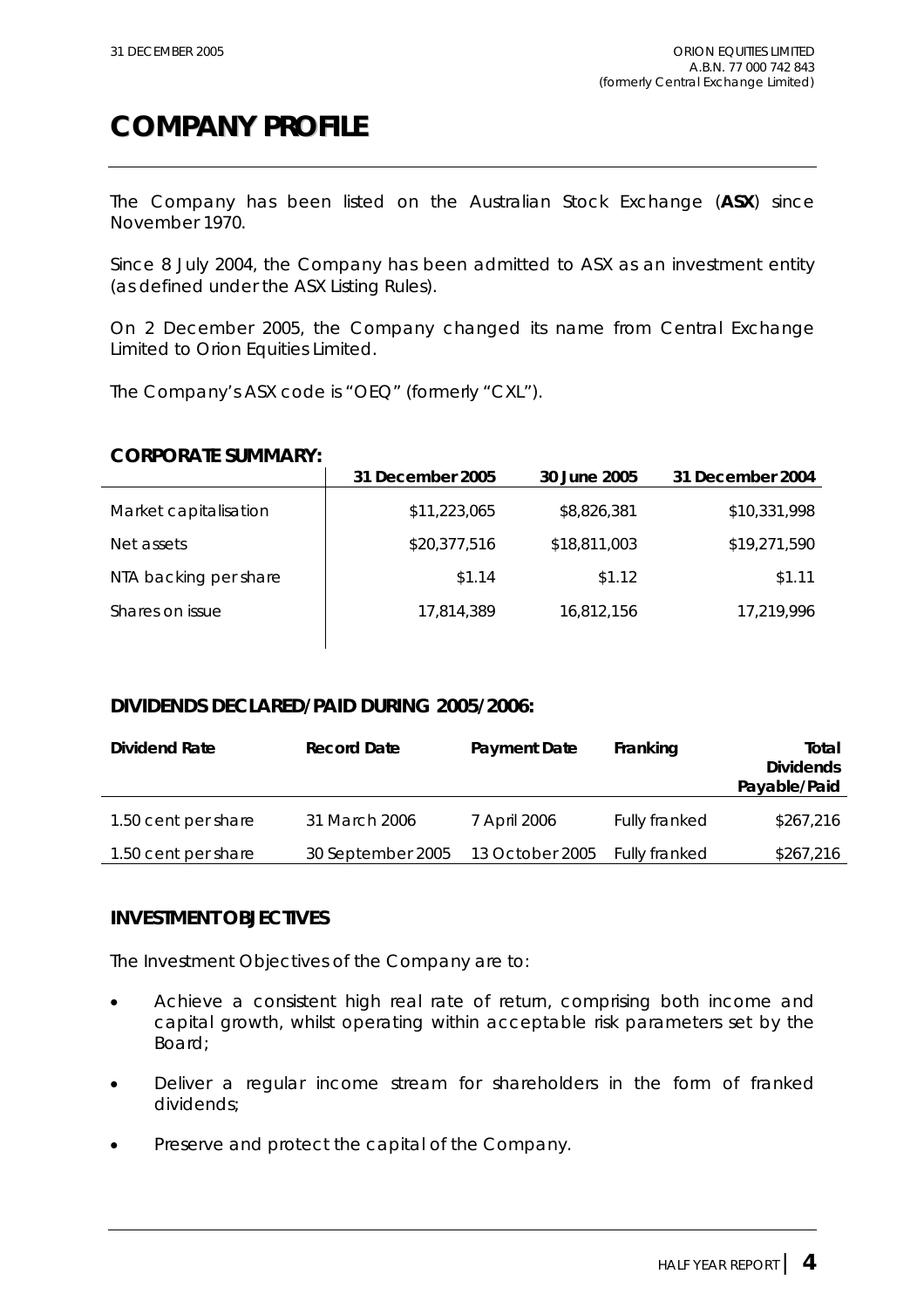# **COMPANY PROFILE**

### **INVESTMENT STRATEGY**

The Company will implement an actively managed investment strategy undertaking investments typically into one of two broad investment categories:

- Strategic Investments; and
- Non-strategic Investments.

The Company does not allocate a fixed proportion of funds into each or any of the above investment categories, since it believes that complete flexibility to invest across these categories is key to maximising long-term value growth for shareholders.

### **(a) Strategic Investments**

The Company will seek to undertake investments in which it can reasonably expect to exert a degree of influence, including board representation or through playing an active role alongside management in order to enhance or realise shareholder value.

Investments will include those that have the potential for turnaround in profitability or capital appreciation through the introduction of new management, capital, improved business practices, industry rationalisation, and/or improved investor relations.

Strategic investments by their nature will rely heavily on the Company's ability to identify, attract and exploit unique opportunities.

### **(b) Non-Strategic Investments**

The Company will seek to make non-strategic investments in entities where attractive investment opportunities develop due to market sentiment or mispricing or where the Company sees other potential for generating positive returns. In contrast to strategic investments, with non-strategic investments the Company does not envisage that it will take an active role in the management of the investment.

For each strategic and non-strategic investment, the Company will expect to receive a level of return that is commensurate with the level of risk associated with such investment. In each investment and for the investment Portfolio in aggregate, the Company will at least aim to achieve a return that is consistently in excess of an appropriate benchmark share index and or a return which could be earned from investments in cash, bills of exchange or negotiable instruments drawn or endorsed by a bank, non-bank financial institution or a government.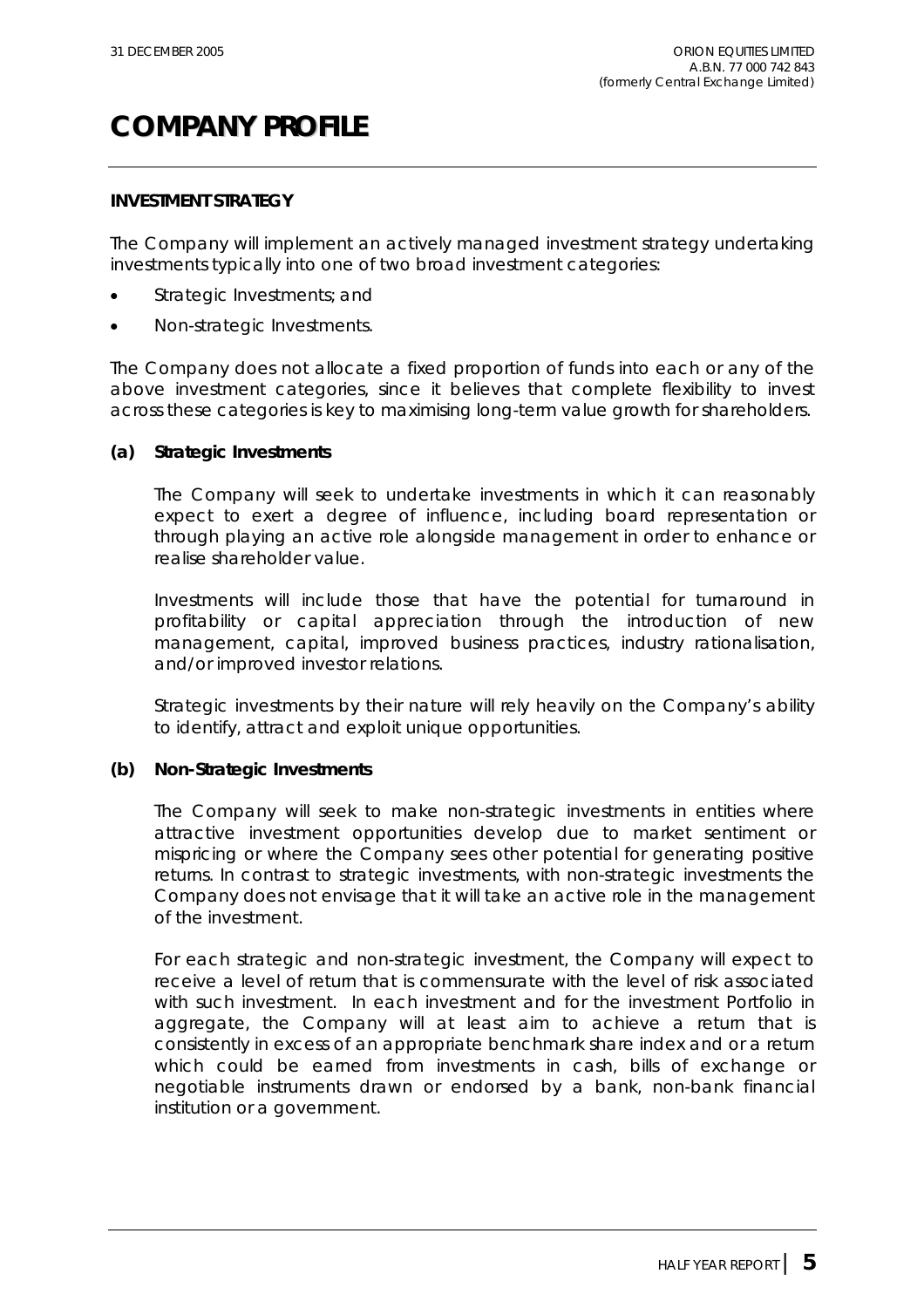# **CHAIRMAN'S HALF YEAR REVIEW**

The Company is pleased to report an after tax profit of \$1,242,414 for the first half of the year, an increase of 4.3% over the same period in the previous year.

During this period, the Company has continued to be fully invested, with the value of its investments allocated between various investment classes as follows:

| <b>Investment Class</b>         | 31-Dec-05<br>\$M | 30-Jun-05<br>\$Μ |
|---------------------------------|------------------|------------------|
| Strategic Investments           | \$8.41           | \$7.09           |
| Non Strategic Investments       | \$7.29           | \$8.13           |
| Property                        | \$3.82           | \$3.80           |
| Net cash/other assets           | \$0.86           | (\$0.20)         |
| Net Tangible Assets (after tax) | \$20.38          | \$18.81          |

During this half year, the Company's post-tax NTA per share has increased from \$1.12 to \$1.14 and shareholders have received a 1.5c fully franked dividend in October 2005.

In September 2005, the Company sold to Strike Resources Limited (**SRK**) a 75% interest in a suite of tenements previously applied for/acquired by Hume Mining NL (a wholly owned subsidiary of the Company), with the Company retaining a 25% free carried interest in these potentially valuable tenements. On completion of this transaction in February 2006, the Company received as consideration 1,666,667 shares in SRK. The Company also subscribed for 1,833,333 20 cent and 1,666,667 30 cent 5 year (expiring 9 February 2011) unlisted SRK options.

This transaction has given OEQ a significant interest in, amongst others, a uranium exploration project in a prospective region in the Northern Territory adjacent to tenements surrounding the Bigrlyi Uranium Deposit (held by recent uranium float, Energy Metals Limited – ASX Code: "EME"). This project could involve a significant expenditure commitment in exploration and completion of a bankable feasibility study; yet on the terms of the sale agreement, the Company retains a 25% interest in the project without having to contribute to any of this expenditure.

The Company's Non Strategic share portfolio has generated a positive net profit (including income from options trading) of approximately \$1.4 million during the period; significant trades included the disposal of all of the Company's units in Technology Investment Fund (TIF), crystallising a profit (pre-tax) of \$531,848.

The Company's two Strategic Investments, Scarborough Equities Limited (SCB) and Bentley International Limited (BEL) (both accounted for as "Associate Entities") have continued to perform well under the management of their respective independent managers; during the period the Company received \$120,290 in dividends from SCB and accounted for \$608,443 as its share of these Associate entities' net profits.

Notwithstanding the positive growth in the Company's NTA and growing profitability since relisting in July 2004, the Company's shares continue to trade at a significant discount to NTA. It is the Directors' firm belief that as the Company continues to demonstrate a track record of consistent NTA growth and stable dividend returns to shareholders, this discount will narrow.

William Johnson Chairman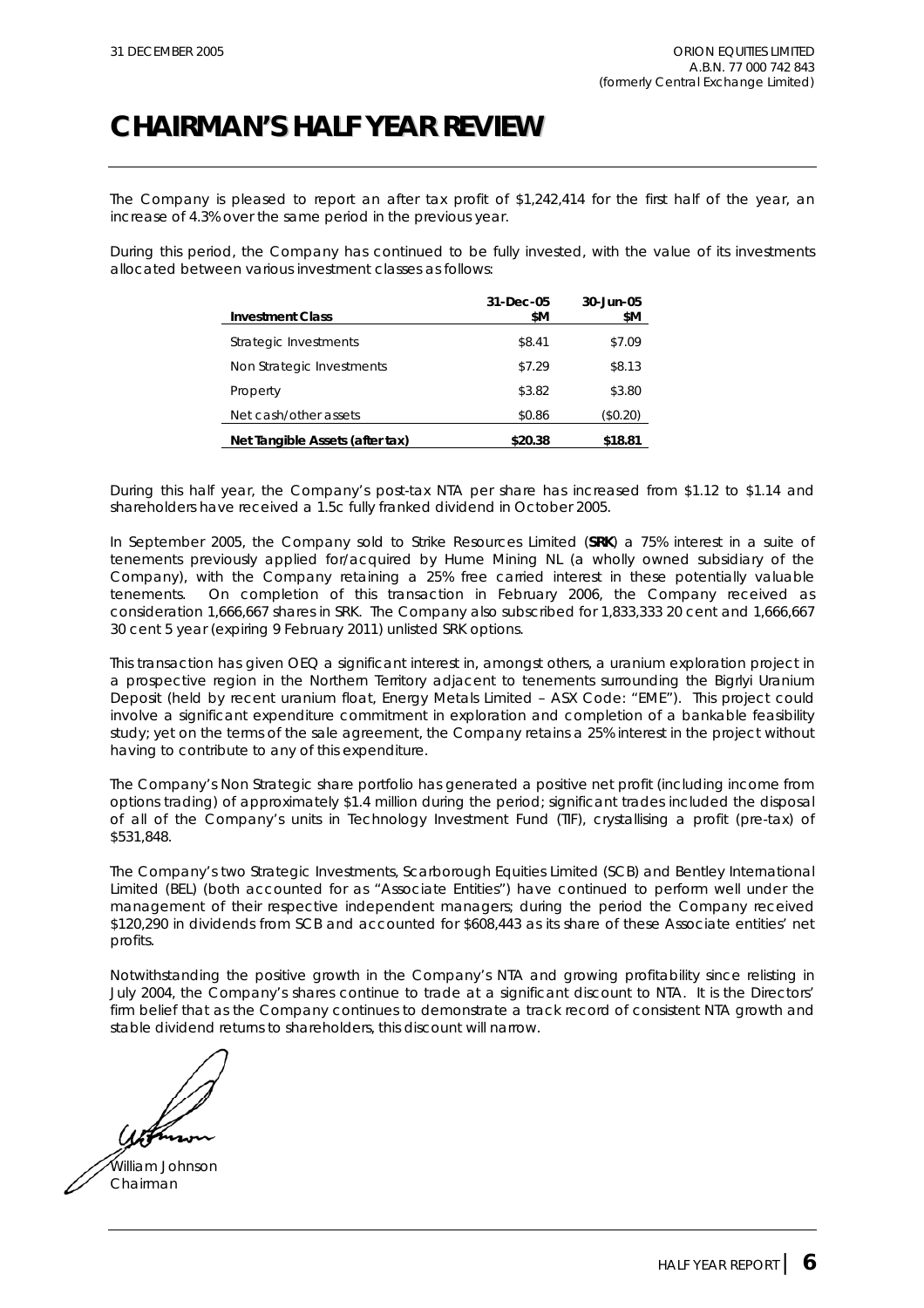The Directors present their report on Orion Equities Limited (**"Company"** or **"Orion Equities"** or **"OEQ"**)and its controlled entities (the **"Consolidated Entity"**) for the half year ended 31 December 2005 (**"Balance Date"**).

Orion Equities is a company limited by shares that is incorporated and domiciled in Australia and has been listed on the Australian Stock Exchange (**"ASX"**) since November 1970.

On 9th December 2005, the Company changed its name from Central Exchange Limited to Orion Equities Limited.

Orion Equities has prepared a consolidated financial report incorporating the entities that it controlled during the financial half year. Controlled entities are Silver Sands Developments Pty Ltd (formerly Central Exchange Operations Pty Ltd) ABN 16 094 097 122 (controlled throughout the financial half year) and Hume Mining NL ABN 52 063 994 945 (controlled throughout the financial half year).

Orion Equities has accounted for the following investments at Balance Date as investments in an Associate entity (on an equity accounting basis):

- (1) 26.6% interest in ASX listed Scarborough Equities Limited (**"SCB"**) (30 June 2005: 25.5%; 31 December 2004: 14.9% (not equity accounted));
- (2) 24.9% interest in ASX listed Bentley International Limited (**"BEL"**) (30 June 2005: 19%; 31 December 2004: 6.4% (not equity accounted)).

### **OPERATING RESULTS**

| Consolidated      | Dec 2005   | Dec 2004   |
|-------------------|------------|------------|
| Total revenues    | 2,158,903  | 2,397,010  |
| Total expenses    | (320, 795) | (633,914)  |
| Profit before tax | 1,838,108  | 1,763,096  |
| Income tax        | (595, 694) | (573, 700) |
| Profit after tax  | 1,242,414  | 1,189,396  |

Total revenues of \$2,158,903 (Dec 2004: \$2,397,010) include:

- (1) \$1,323,933 net profit from the Company's share trading portfolio (including dividend income of \$54,975) (Dec 2004:\$2,108,688);
- (2) \$64,831 net profit from the Company's options portfolio (Dec 2004: loss of \$27,230);
- (3) \$608,443 share of Associate entities' net profits and \$120,290 dividends received from Associate, Scarborough Equities Limited (Dec 2004: no associate entities).

Total expenses of \$320,796 (Dec 2004: \$633,914) include:

- (1) \$136,789 personnel costs (including Directors' fees) (Dec 2004: \$97,504);
- (2) \$23,357 brokerage costs (Dec 2004: \$35,967);
- $(3)$  \$42,483 legal and other professional fees (Dec 2004: \$31,440);
- (4) \$4,505 costs in relation to share investments (Dec 2004: \$327,169).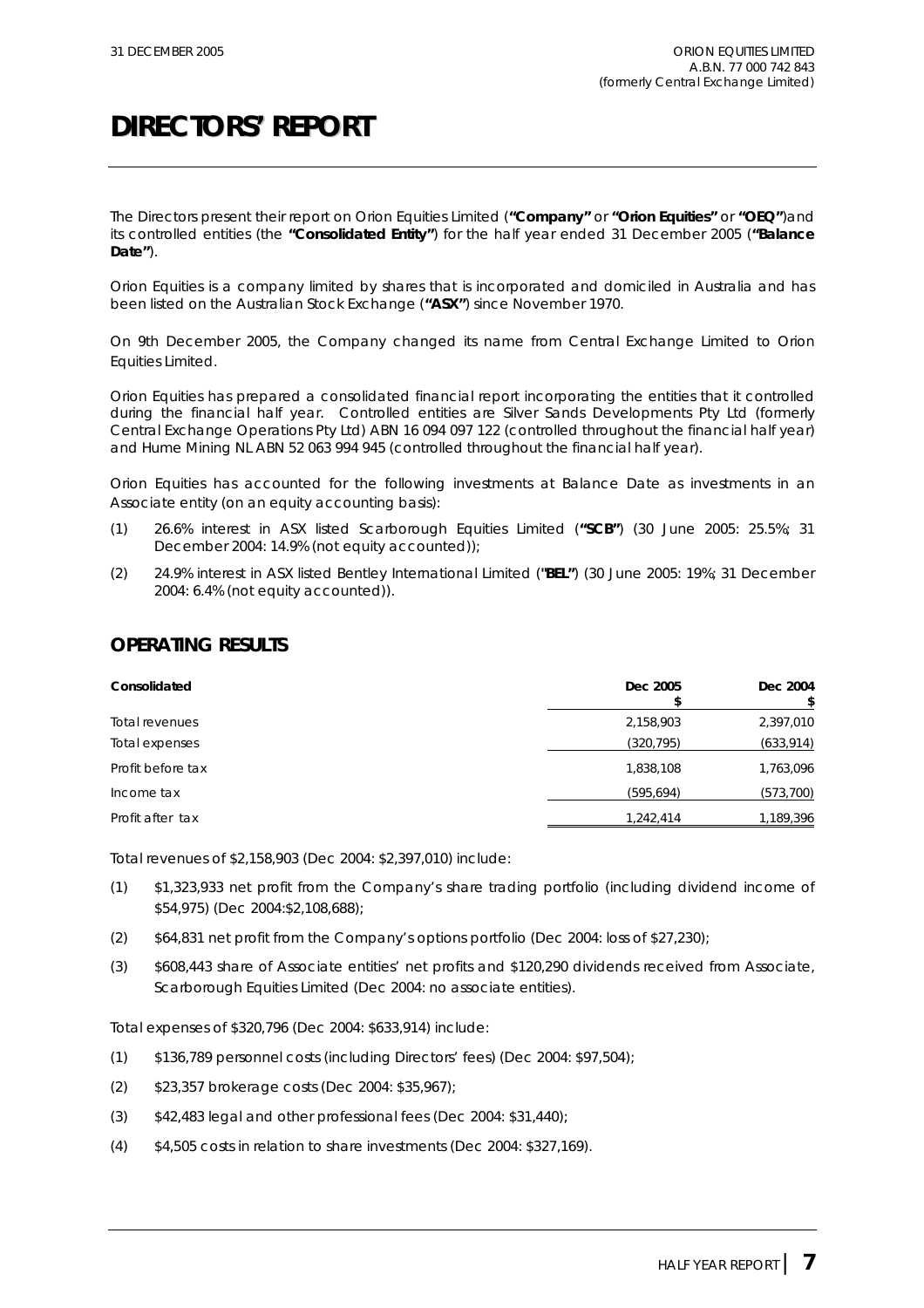### **EARNINGS PER SHARE**

| <b>Consolidated Entity</b>                                                                                                                   | Dec 2005   | Dec 2004   |
|----------------------------------------------------------------------------------------------------------------------------------------------|------------|------------|
| Basic and diluted earnings per share (cents)                                                                                                 | 7.17       | 6.91       |
| Weighted average number of ordinary shares<br>outstanding during the year used in the<br>calculation of basic and diluted earnings per share | 17.314.645 | 17,219,996 |

### **FINANCIAL POSITION**

|                                         | Dec 2005   | <b>Jun 2005</b> |
|-----------------------------------------|------------|-----------------|
| Consolidated                            | \$         | \$              |
|                                         |            |                 |
| Cash                                    | 1,733,773  | 69,092          |
| Current investments - shares            | 7,289,403  | 8,134,740       |
| Non-current investments - shares        |            |                 |
| Investments - listed Associate entities | 8,411,936  | 7,085,260       |
| Inventory                               | 3,820,251  | 3,796,552       |
| Receivables                             | 76,245     | 374,817         |
| Deferred tax assets                     |            | 227,053         |
| Intangibles                             | 31,362     |                 |
| Other assets                            | 62,466     | 43,001          |
|                                         | 21,425,436 | 19,730,515      |
| <b>Tax liabilities</b>                  | (939, 977) | (571, 336)      |
| Other payables and liabilities          | (107, 943) | (348, 176)      |
| Net assets                              | 20,377,516 | 18,811,003      |
| Contributed Equity                      | 19,375,599 | 28,717,469      |
| <b>Accumulated losses</b>               | 1,001,917  | (9,906,466)     |
| Reserves                                |            |                 |
| <b>Total Equity</b>                     | 20,377,516 | 18,811,003      |

### **NET TANGIBLE ASSET BACKING**

| Consolidated                                               | Dec 2005                 | Jun 2005                 |
|------------------------------------------------------------|--------------------------|--------------------------|
| Net tangible assets (before tax)                           | 21,286,131               | 19,155,286               |
| Pre-Tax NTA Backing per share (cents)                      | 1.20                     | 1.14                     |
| Less: Provision for tax<br>Net tangible assets (after tax) | (939, 977)<br>20.346.154 | (344, 283)<br>18,811,003 |
| Post-tax NTA Backing per share (cents)                     | 1.14                     | 1.12                     |
| Based on total issued share capital                        | 17,814,389               | 16,812,156               |

Note: The Company paid a 1.50 cent per share fully franked dividend on 15 October 2005.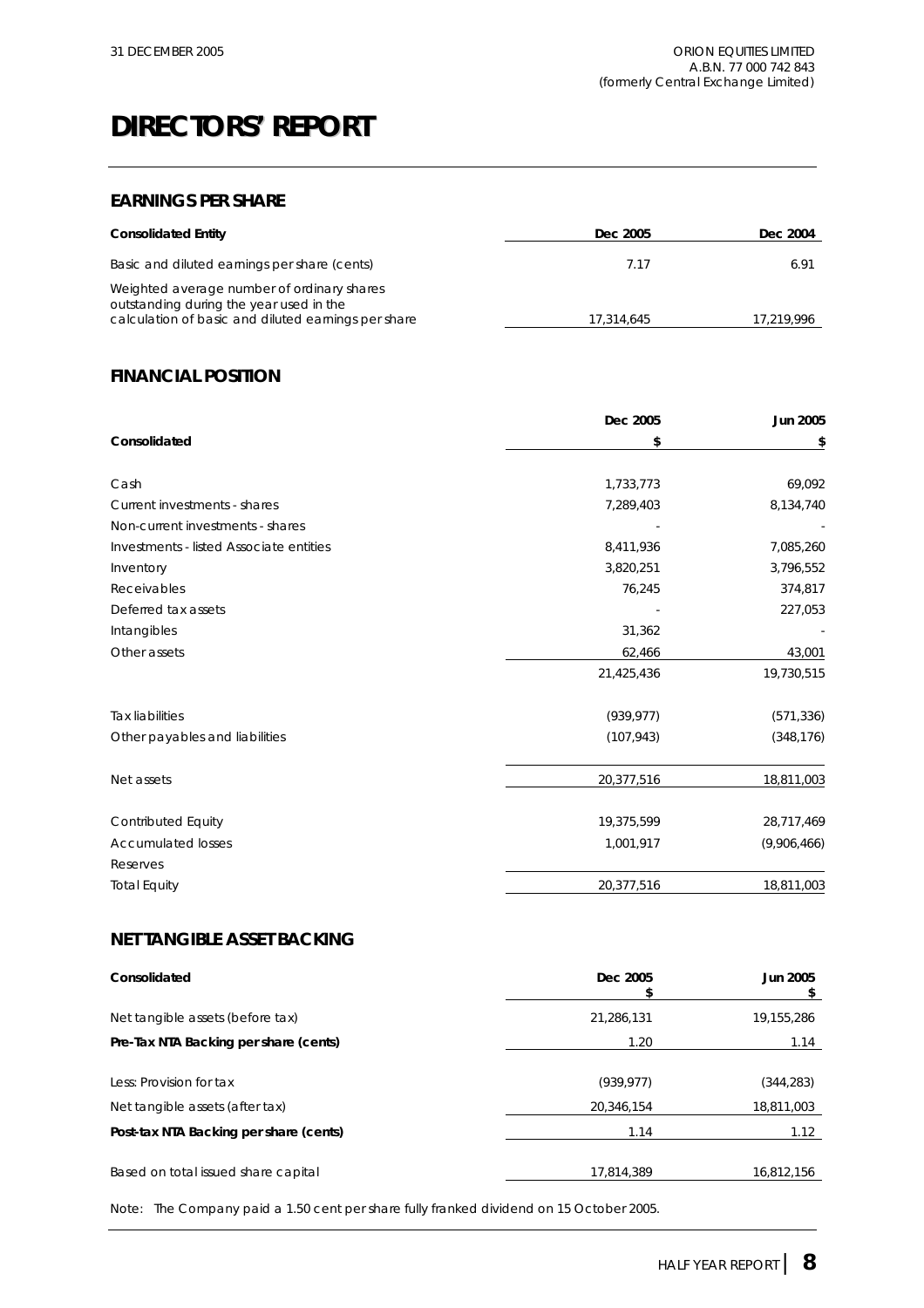### **DIVIDENDS**

As envisaged in the 30 June 2005 Annual Report, the Directors anticipated the payment of a 1.5 cent per share fully franked dividend after the release of these 31 December 2005 half year results.

On 15 March 2006, the Directors were pleased to confirm this interim dividend as follows:

| Dividend Rate       | Record Date   | Expected<br><b>Payment Date</b> | Franking             | <b>Total Dividends Payable</b> |
|---------------------|---------------|---------------------------------|----------------------|--------------------------------|
| 1.50 cent per share | 31 March 2006 | * April 2006                    | <b>Fully franked</b> | \$267,216                      |

Recent dividends paid by the Company were:

| Dividend Rate<br>Record Date |                   | <b>Payment Date</b> | Franking             | <b>Total Dividends Paid</b> |  |
|------------------------------|-------------------|---------------------|----------------------|-----------------------------|--|
| 1.50 cent per share          | 30 September 2005 | 13 October 2005     | <b>Fully franked</b> | \$267,216                   |  |
| 5 cent per share             | 6 July 2004       | 9 July 2004         | 60% franked          | \$861,000                   |  |

### **Dividend Policy**

It is the objective of the Company to provide a regular and stable dividend payment to shareholders after the announcement of its half year and full year operating results. These results are normally announced in February and August each year and the Company will endeavour to announce its dividend payments at this time.

The Company intends to distribute annually to shareholders at least 50% of the available net profits arising from the dividend, interest and other income it receives from its investments and the gains on its investments, to the extent permitted by law and prudent business practices. Dividends will be franked to the extent that available franking credits permit and in accordance with the stated objective of providing 2 dividend payments a year.

### **Dividend Reinvestment Plan**

The Constitution of the Company authorises the Directors to establish and maintain a Dividend Reinvestment Plan ("**DRP"**) (whereby any member may elect that dividends payable by the Company be reinvested by way of subscription for shares in the Company). The Company does not presently have a DRP.

The Directors propose to develop and implement a DRP in the future, subject to there being a reduction in the current discount between the Company's share price and its Net Tangible Asset backing.

### **SECURITIES IN THE COMPANY**

At Balance Date and as at the date of this Directors' Report, the Company has 17,814,389 fully paid ordinary shares on issue (30 June 2005: 16,812,156; 31 December 2004: 17,219,996). All such shares are listed on ASX. The Company has no other securities on issue.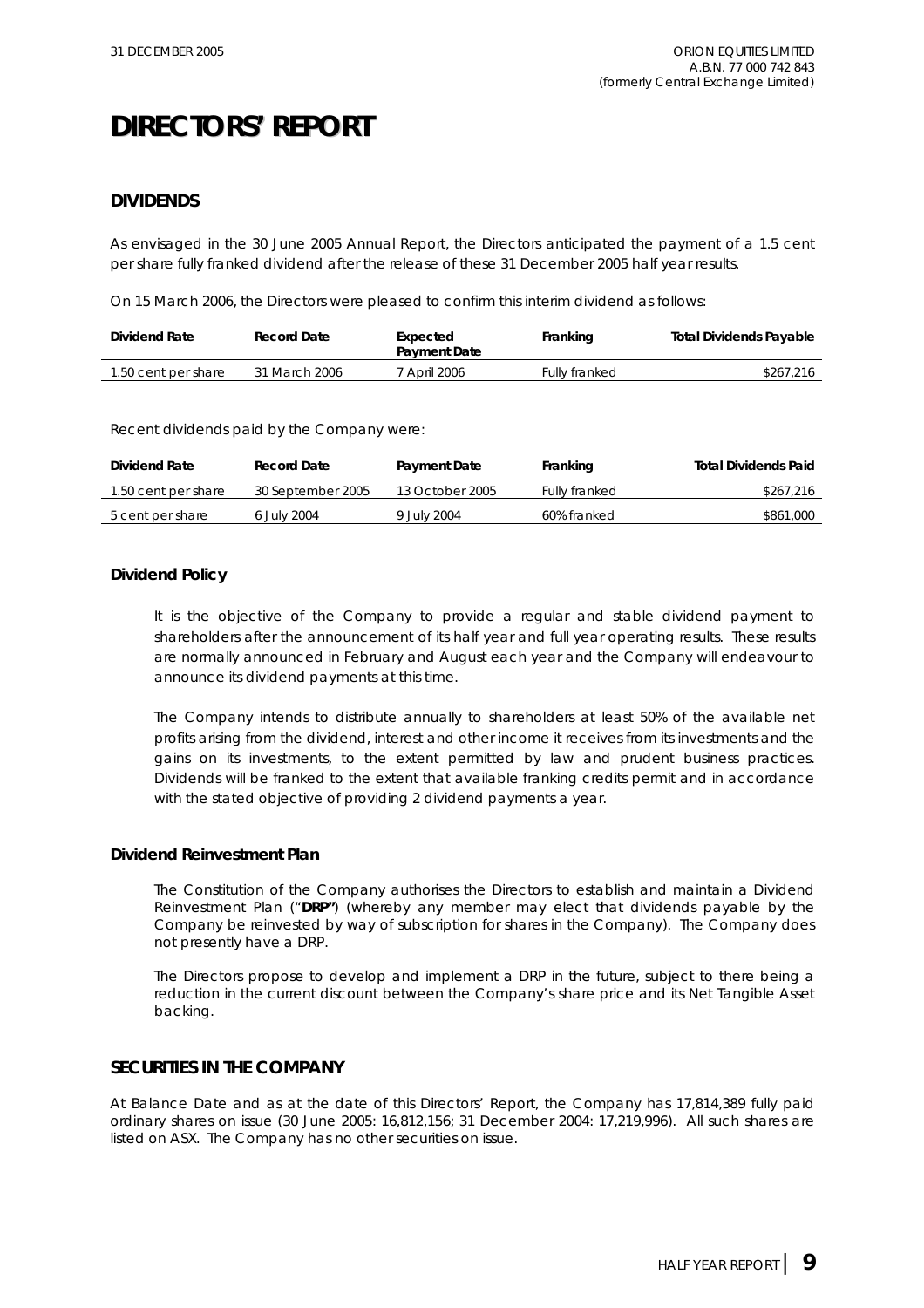A summary of changes in the share capital structure of the Company during and since the financial year are:

| Date       | <b>Shares</b> | Description                                                                                                                                                                                                                                                                                                                                                                                                                                                                                                                                                                                                                                         |
|------------|---------------|-----------------------------------------------------------------------------------------------------------------------------------------------------------------------------------------------------------------------------------------------------------------------------------------------------------------------------------------------------------------------------------------------------------------------------------------------------------------------------------------------------------------------------------------------------------------------------------------------------------------------------------------------------|
| 1-Jul-2005 | 1.002.233     | Issue of shares (at \$1.0343 per share, being $OEO'$ s reported NTA (post tax) backing as at<br>31 May 2005) as consideration for the settlement of the acquisition of 2,300,000 shares in<br>BEL from Sofcom Limited (SOF) pursuant to a Second Tranche BEL Share Sale Agreement<br>between SOF and OEQ (dated 30 May 2005) - the total consideration was \$1,036,610<br>(based on BEL's last published NTA backing (post tax) as at 31 May 2005 of \$0.4507 per<br>share) satisfied by the issue of $1,002,233$ fully paid ordinary shares in OEQ to SOF, as<br>approved by SOF shareholders on 30 June 2005 and BEL shareholders on 1 July 2005. |

### **On-Market Share Buy-Back**

On 30 March 2005, the Company announced an intention to undertake an on-market within "10%/12 month limit" share buy-back (pursuant to section 257B(4) of the Corporations Act 2001) of up to 1,699,852 shares for capital management purposes, as the Company's share price was trading at a significant discount to its NTA backing.

As at Balance Date and the date of this report, the Company has bought back 1,220,650 shares at an average price of \$0.609 per share and at a total cost of \$743,448 (excluding brokerage costs of \$3,106). The Company has the capacity to buy-back a further 479,202 shares until 30 March 2006.

The Company also obtained shareholder approval at the 2005 Annual General Meeting for the implementation of an on-market buy back scheme for up to 20% of the Company's issued share capital between any 2 consecutive AGMs, in accordance with section 257C(1) of the Corporations Act. The Company has not implemented such buy-back scheme as at the date of this report.

### **Capital Management Policy**

The Company will seek to actively manage its capital to maximise the capital return to shareholders, including, as is appropriate (having regard to the Company's future capital requirements for proposed investments and the financial position generally of the Company):

- A dividend re-investment plan;
- Buy-back of shares when the Company's shares are trading at a discount to NTA;
- The issue of shares through options, bonus or rights issues to shareholders;
- Other distributions of capital (capital returns).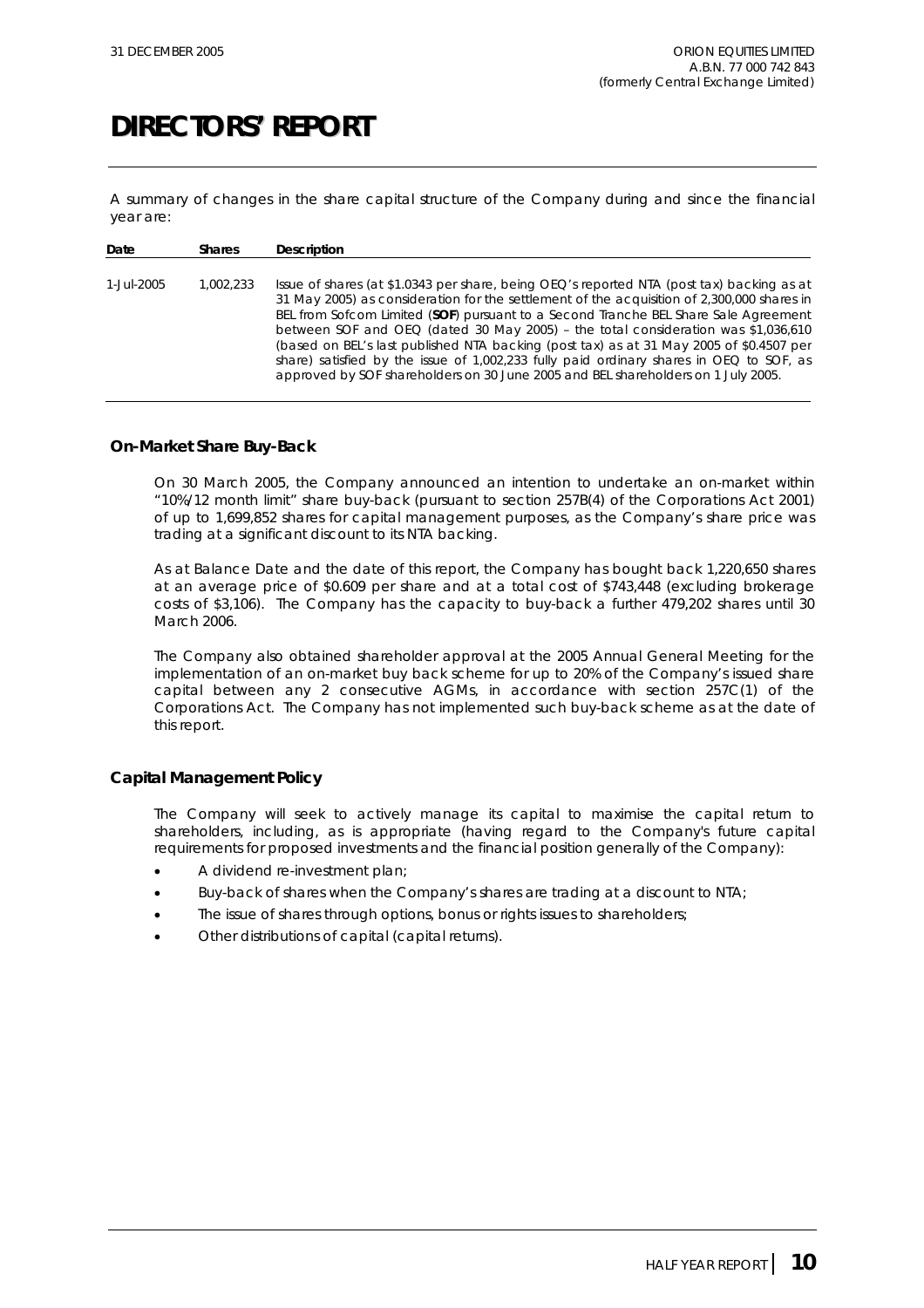### **REVIEW OF OPERATIONS**

### **1. Portfolio Details As At 31 December 2005**

### **Asset Weighting**

|                                     | % of Net Assets |
|-------------------------------------|-----------------|
| Australian equities                 |                 |
| - Investments in Associate entities | 41%             |
| - Other Australian equities         | 36%             |
| Property                            | 19%             |
| International equities              | (1)             |
| Net cash/other assets               | 4%              |
| <b>TOTAL</b>                        | 100%            |

Note:

(1) BEL is an ASX listed investment company wholly invested in securities listed on overseas markets

### **Top 20 Listed Equity Holdings**

|                |                    |                                      | % of              |                                       |
|----------------|--------------------|--------------------------------------|-------------------|---------------------------------------|
|                | <b>ASX</b><br>Code | <b>Equities</b>                      | <b>Net Assets</b> | <b>Industry Sector Exposures</b>      |
| 1              | SCB(1)             | <b>SCARBOROUGH EQUITIES LIMITED</b>  | 23.0%             | <b>Diversified Financials</b>         |
| $\overline{2}$ | <b>BEL (1)</b>     | <b>BENTLEY INTERNATIONAL LIMITED</b> | 18.3%             | <b>Diversified Financials</b>         |
| 3              | <b>KAT</b>         | KATANA CAPITAL LIMITED               | 5.7%              | <b>Diversified Financials</b>         |
| 4              | <b>OEX</b>         | OILEX NL                             | 5.6%              | Energy                                |
| 5              | <b>TLS</b>         | <b>TELSTRA CORPORATION LIMITED</b>   | 4.8%              | Diversified Telecommunication Service |
| 6              | <b>BHP</b>         | <b>BHP BILLITON LIMITED</b>          | 1.6%              | Metals & Mining                       |
| 7              | <b>FWD</b>         | FLEETWOOD CORPORATION LIMITED        | 1.5%              | Automobiles                           |
| 8              | <b>CMV</b>         | CMA CORPORATION LIMITED              | 1.4%              | Capital Goods                         |
| 9              | <b>MML</b>         | <b>MEDUSA MINING LIMITED</b>         | 1.2%              | Metals & Mining                       |
| 10             | <b>FLT</b>         | <b>FLIGHT CENTRE LIMITED</b>         | 1.2%              | Hotels Restaurants & Leisure          |
| 11             | <b>SRL</b>         | STRAITS RESOURCES LIMITED            | 1.2%              | Oil & Gas                             |
| 12             | <b>PMP</b>         | PMP LIMITED                          | 1.1%              | Commercial Services & Supplies        |
| 13             | <b>MRS</b>         | <b>MONARCH RESOURCES LIMITED</b>     | 1.1%              | Metals & Mining                       |
| 14             | <b>ARQ</b>         | <b>ARC ENERGY LIMITED</b>            | 0.9%              | Oil & Gas                             |
| 15             | <b>MUL</b>         | MULTIEMEDIA LIMITED                  | 0.8%              | Internet Software & Services          |
| 16             | GCL                | <b>GLOUCESTER COAL LTD</b>           | 0.7%              | Oil & Gas                             |
| 17             | <b>MMA</b>         | MMC CONTRARIAN LIMITED               | 0.7%              | <b>Diversified Financials</b>         |
| 18             | <b>GCR</b>         | <b>GOLDEN CROSS RESOURCES LTD</b>    | 0.7%              | Metals & Mining                       |
| 19             | <b>CFE</b>         | CAPE LAMBERT IRON ORE LTD            | 0.7%              | Metals & Mining                       |
| 20             | <b>OMH</b>         | OM HOLDINGS LIMITED                  | 0.6%              | Metals & Mining                       |
|                |                    | Total                                | 72.9%             |                                       |

Note:

(1) BEL and SCB have been accounted for as Associate entities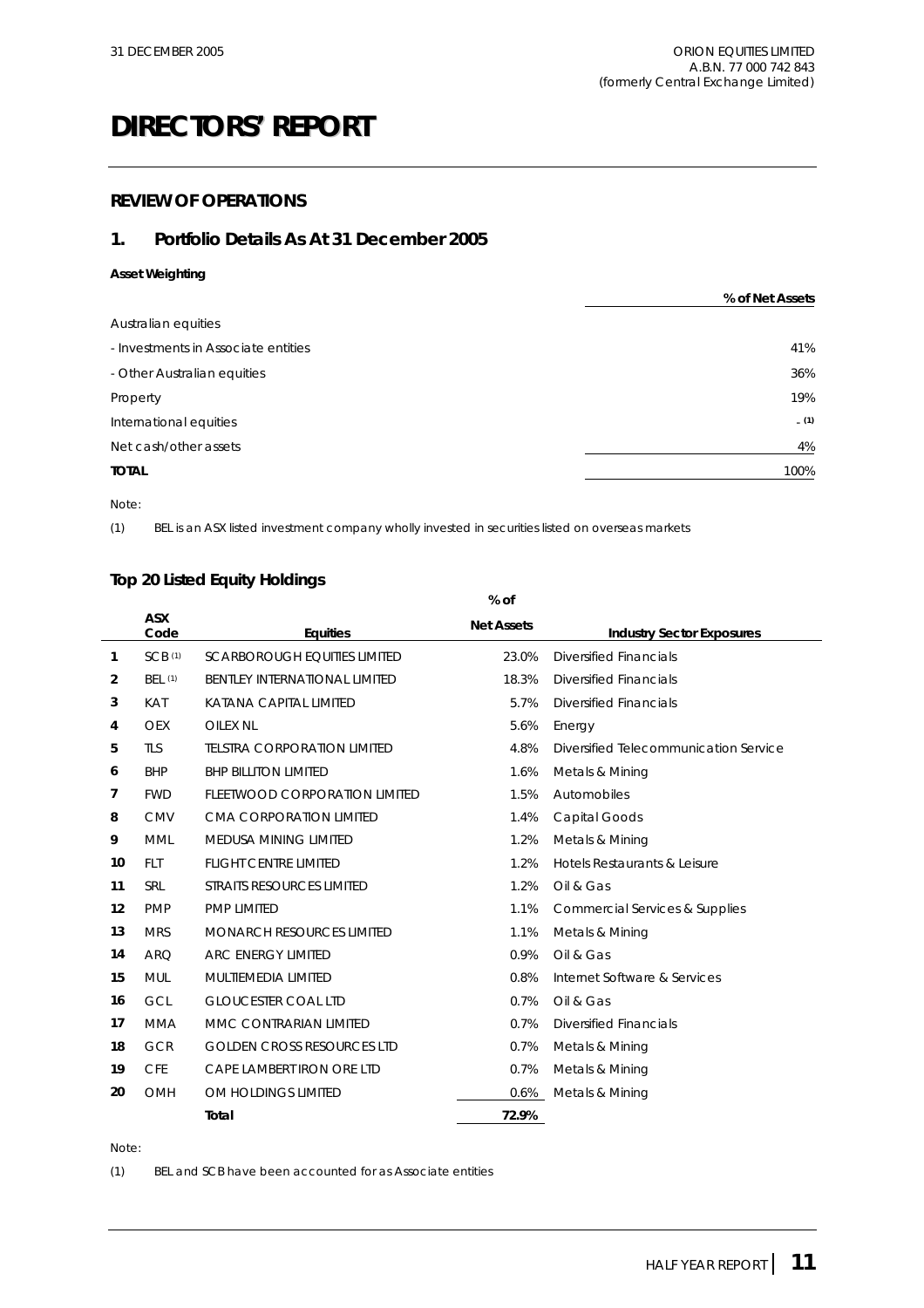### **DIRECTORS**

Information concerning Directors in office during or since the financial half year is as follows:

| William M. Johnson | - Executive Chairman                                                                                                                                                                                                                                                                                                                                                                                                                                                                                                                                                                                                                                                                                                                                                                                                                                                                                                                                                                  |
|--------------------|---------------------------------------------------------------------------------------------------------------------------------------------------------------------------------------------------------------------------------------------------------------------------------------------------------------------------------------------------------------------------------------------------------------------------------------------------------------------------------------------------------------------------------------------------------------------------------------------------------------------------------------------------------------------------------------------------------------------------------------------------------------------------------------------------------------------------------------------------------------------------------------------------------------------------------------------------------------------------------------|
|                    | Appointed - Executive Chairman since 3 July 2003; Director since 28 February 2003.                                                                                                                                                                                                                                                                                                                                                                                                                                                                                                                                                                                                                                                                                                                                                                                                                                                                                                    |
|                    | Qualifications - MA (Oxon), MBA                                                                                                                                                                                                                                                                                                                                                                                                                                                                                                                                                                                                                                                                                                                                                                                                                                                                                                                                                       |
|                    | <i>Experience</i> $-$ Mr Johnson commenced his career in resource exploration and has most recently<br>held senior management and executive roles in a number of public companies in<br>Australia, New Zealand and Asia. As Regional Director Asia Pacific for Telecom<br>New Zealand Ltd, Mr Johnson was responsible for identifying, evaluating and<br>implementing investment strategies that included start-up technology ventures, a<br>technology focused venture capital fund and strategic investments and<br>acquisitions in Asia and Australia. As Executive Chairman of Orion Equities Limited,<br>Mr Johnson is part of the Investment Committee of the Company and has been<br>actively involved in the strategic analysis of a diverse range of business and<br>investment opportunities and the execution of a number of corporate transactions.<br>Mr Johnson brings a considerable depth of experience in business strategy and<br>investment analysis and execution |

| Victor P. H. Ho | - Executive Director and Company Secretary                                                                                                                                                                                                                                                                                                                                                                                                                                                                                                                                                   |
|-----------------|----------------------------------------------------------------------------------------------------------------------------------------------------------------------------------------------------------------------------------------------------------------------------------------------------------------------------------------------------------------------------------------------------------------------------------------------------------------------------------------------------------------------------------------------------------------------------------------------|
|                 | Appointed - Executive Director since 4 July 2003; Company Secretary since 2 August 2000                                                                                                                                                                                                                                                                                                                                                                                                                                                                                                      |
|                 | Qualifications - BCom, LLB (Western Australia)                                                                                                                                                                                                                                                                                                                                                                                                                                                                                                                                               |
|                 | <i>Experience</i> — Mr Ho has been in company secretarial/executive roles with a number of public<br>listed companies since early 2000. Previously, Mr Ho had 9 years experience in the<br>taxation profession with the Australian Tax Office and in a specialist tax law firm. Mr<br>Ho has been actively involved in the structuring and execution of a number of<br>corporate transactions, capital raisings and capital management matters and has<br>extensive experience in public company administration, corporations law and<br>stock exchange compliance and shareholder relations |

| Yaqoob Khan | - Non-Executive Director                                                                                                                                                                                                                                                                                                                                                                                                                                                                                                                                                                                                                                                                                                                                         |
|-------------|------------------------------------------------------------------------------------------------------------------------------------------------------------------------------------------------------------------------------------------------------------------------------------------------------------------------------------------------------------------------------------------------------------------------------------------------------------------------------------------------------------------------------------------------------------------------------------------------------------------------------------------------------------------------------------------------------------------------------------------------------------------|
|             | Appointed - 5 November 1999                                                                                                                                                                                                                                                                                                                                                                                                                                                                                                                                                                                                                                                                                                                                      |
|             | Qualifications — BCom (Western Australia), Master of Science in Industrial Administration (Carnegie<br>Mellon)                                                                                                                                                                                                                                                                                                                                                                                                                                                                                                                                                                                                                                                   |
|             | Experience — After working for several years in the Australian Taxation Office, Mr Khan completed<br>his postgraduate Masters degree and commenced work as a senior executive<br>responsible for product marketing, costing systems and production management.<br>Mr Khan has been founding Executive Director of 2 ASX floats – Queste<br>Communications Limited in 1998 and Fast Scout Limited in 2000. He was an integral<br>member of the team responsible for the pre-IPO structuring and IPO promotion and<br>has been actively involved in the executive management of such companies since<br>their floats. Mr Khan brings considerable international experience in key aspects of<br>corporate finance and the strategic analysis of listed investments |

Mr Yaqoob Khan is resident overseas.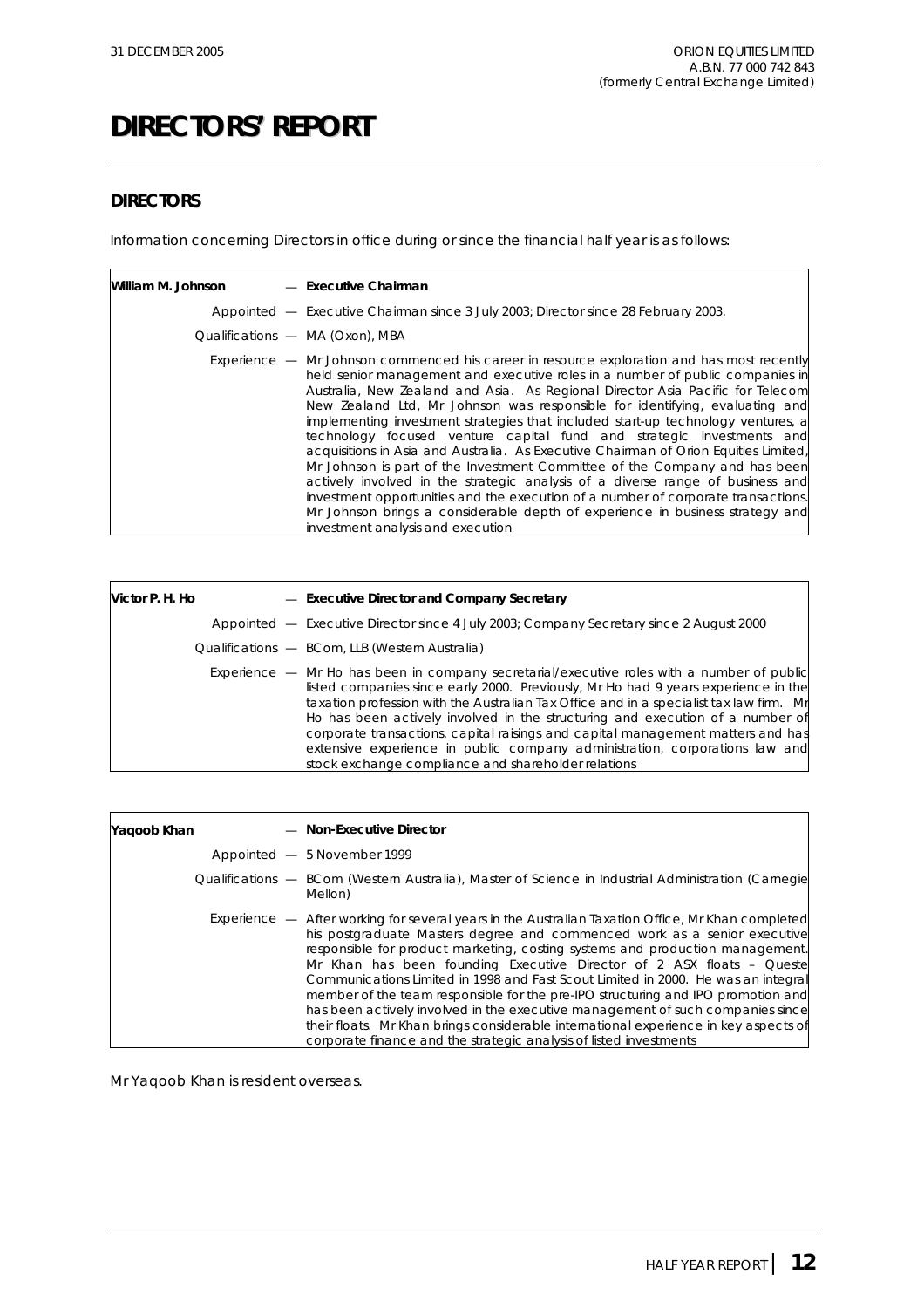### **AUDITOR'S INDEPENDENCE DECLARATION**

A copy of the Auditor's Independence Declaration as required under section 307C of the Corporations Act 2001 forms part of this Directors Report and is set out on page 14. This relates to the Independent Review Report, where the Auditors state that they have issued an independence declaration.

### **ADOPTION OF AUSTRALIAN INTERNATIONAL FINANCIAL REPORT STANDARDS (AIFRS)**

The Consolidated Entity's financial statements for the half year ended 31 December 2005 has been prepared under AIFRS. Where necessary, comparative information (i.e. in relation to the previous half year ended 31 December 2004) has been adjusted for reporting under the applicable AIFRS. A reconciliation of the significant impact on the Company's financial statements reported under the previous AGAAP and under AIFRS has been included in Note 12 to the financial statements.

Signed for and on behalf of the Directors in accordance with a resolution of the Board.

**William Johnson Victor Ho**

Perth, Western Australia

16 March 2006

Chairman **Director and Company Secretary**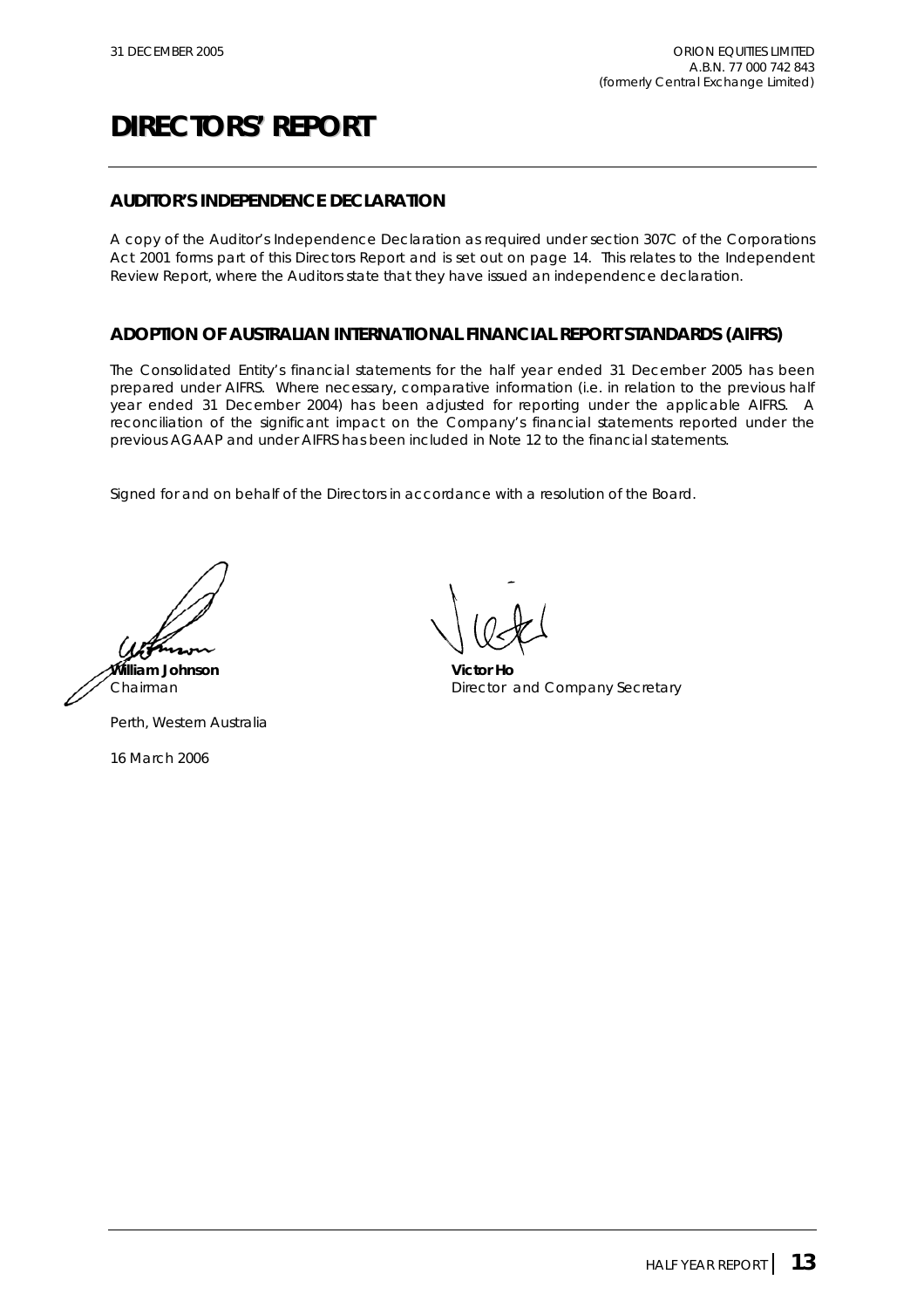

Chartered Accountants & Advisers

Level 8, 256 St George's Terrace Perth WA 6000 PO Box 7426 Cloisters Square Perth WA 6850 Tel: (61-8) 9360 4200 Fax: (61-8) 9481 2524 Email: bdo@bdowa.com.au **www.bdo.com.au** 

16 March 2006

The Directors Orion Equities Limited Level 14, The Forrest Centre 221 St Georges Terrace PERTH WA 6000

Dear Sirs

### **DECLARATION OF INDEPENDENCE BY BDO TO THE DIRECTORS OF ORION EQUITIES LIMITED**

To the best of my knowledge and belief, there have been no contraventions of:

- the auditor independence requirements of the Corporations Act in relation to the review; and
- any applicable code of professional conduct in relation to the review.

Yours faithfully **BDO Chartered Accountants** 

 $B.MU$ 

**BG McVeigh**  Partner



*BDO is a national association of separate partnerships and entities.*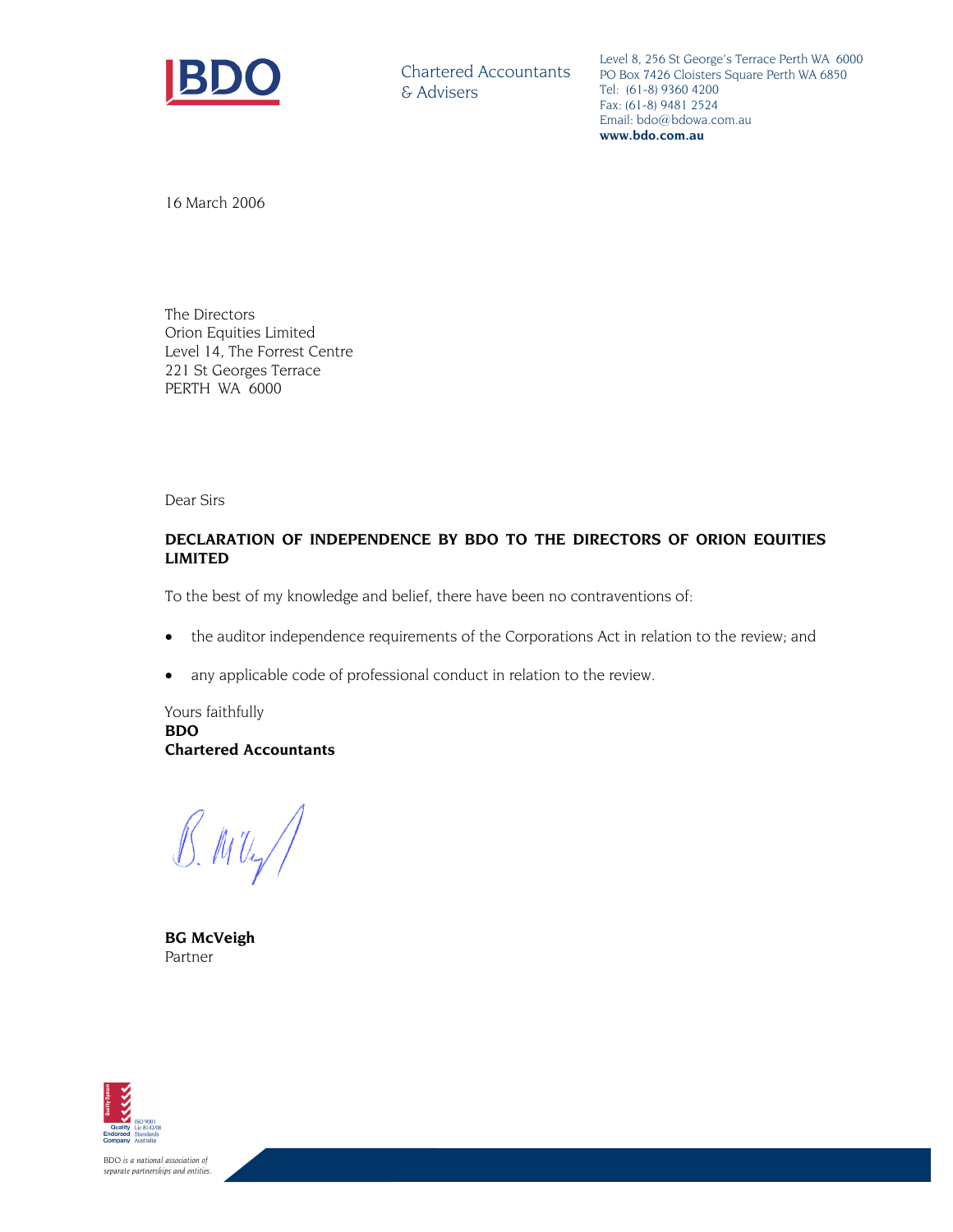## **CONDENSED INCOME STATEMENT for the half year ended 31 December 2005**

|                                            | <b>Consolidated Entity</b> |            |
|--------------------------------------------|----------------------------|------------|
|                                            | 31 Dec 05                  | 31 Dec 04  |
|                                            | \$                         | \$         |
| Income                                     |                            |            |
| Net income from trading portfolio          | 1,323,933                  | 2,108,688  |
| Net income from options portfolio          | 64,831                     | (27, 230)  |
| Net income from Associate entities         | 728,733                    |            |
| Other income                               | 41,406                     | 315,552    |
|                                            | 2,158,903                  | 2,397,010  |
| <b>Expenses</b>                            |                            |            |
| Cost of services                           |                            | (97)       |
| Personnel                                  | (136, 789)                 | (97, 504)  |
| Communications                             | (6,824)                    | (14, 702)  |
| Occupancy                                  | (16, 421)                  | (13, 461)  |
| Corporate                                  | (28, 035)                  | (52, 881)  |
| Financing                                  | (1,862)                    | (2, 813)   |
| Borrowing cost                             | (457)                      | (1, 458)   |
| Costs in relation to investments           | (4,505)                    | (327, 169) |
| Administration expenses                    |                            |            |
| - Legal and other professional fees        | (42, 483)                  | (31, 440)  |
| - exploration expenditure (expensed)       | (9,578)                    | (28, 762)  |
| $-$ other                                  | (73, 841)                  | (63, 627)  |
| Operating income before income tax expense | 1,838,108                  | 1,763,096  |
| Income tax expense                         | (595, 694)                 | (573, 700) |
| Operating income after income tax expense  | 1,242,414                  | 1,189,396  |
|                                            |                            |            |
| Basic earnings per share (cents)           | 7.17                       | 6.91       |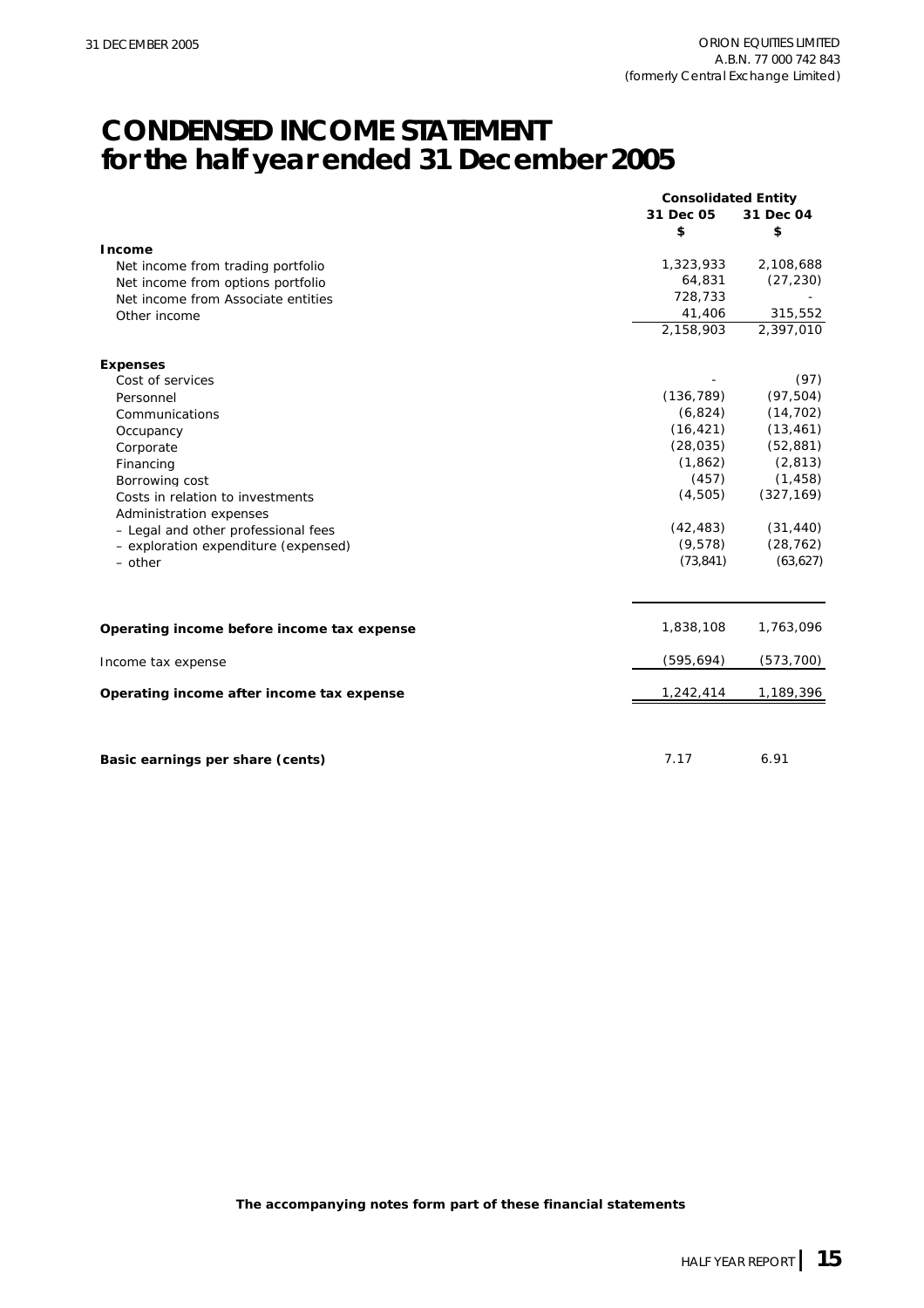## **CONDENSED BALANCE SHEET as at 31 December 2005**

|                                                             | <b>Consolidated Entity</b> |                   |
|-------------------------------------------------------------|----------------------------|-------------------|
|                                                             | 31 Dec 05                  | 30 Jun 05         |
| <b>CURRENT ASSETS</b>                                       | \$                         | \$                |
| Cash and cash equivalents                                   | 1,733,773                  | 69,092            |
| Receivables                                                 | 43,422                     | 341,994           |
| Other financial assets at fair value through profit or loss | 7,289,403                  | 8,134,740         |
| Other                                                       | 1,026                      | 843               |
| <b>TOTAL CURRENT ASSETS</b>                                 | 9,067,624                  | 8,546,669         |
| <b>NON CURRENT ASSETS</b>                                   |                            |                   |
| Receivables                                                 | 32,823                     | 32,823            |
| Investments in Associate entities                           |                            |                   |
| - equity accounted                                          | 8,411,936                  | 7,085,260         |
| Inventory                                                   | 3,820,251                  | 3,796,552         |
| Plant and equipment                                         | 29,969                     | 26,536            |
| Intangible asset                                            | 31,362                     |                   |
| Deferred tax assets<br>Other                                | $\blacksquare$<br>31,471   | 227,053<br>15,622 |
|                                                             |                            |                   |
| <b>TOTAL NON CURRENT ASSETS</b>                             | 12,357,812                 | 11,183,846        |
| <b>TOTAL ASSETS</b>                                         | 21,425,436                 | 19,730,515        |
| <b>CURRENT LIABILITIES</b>                                  |                            |                   |
| Payables                                                    | 81,689                     | 328,751           |
| Current tax liabilities                                     | 939,977                    | 571,336           |
| TOTAL CURRENT LIABILITIES                                   | 1,021,666                  | 900,087           |
| <b>NON CURRENT LIABILITIES</b>                              |                            |                   |
| Provisions                                                  | 26,254                     | 19,425            |
|                                                             |                            |                   |
| <b>TOTAL NON CURRENT LIABILITIES</b>                        | 26,254                     | 19,425            |
| <b>TOTAL LIABILITIES</b>                                    | 1,047,920                  | 919,512           |
| <b>NET ASSETS</b>                                           | 20,377,516                 | 18,811,003        |
| <b>EQUITY</b>                                               |                            |                   |
| Contributed equity                                          | 19,375,599                 | 28,717,469        |
| Retained profits/ (losses)                                  | 1,001,917                  | (9,906,466)       |
|                                                             |                            |                   |
| <b>TOTAL EQUITY</b>                                         | 20,377,516                 | 18,811,003        |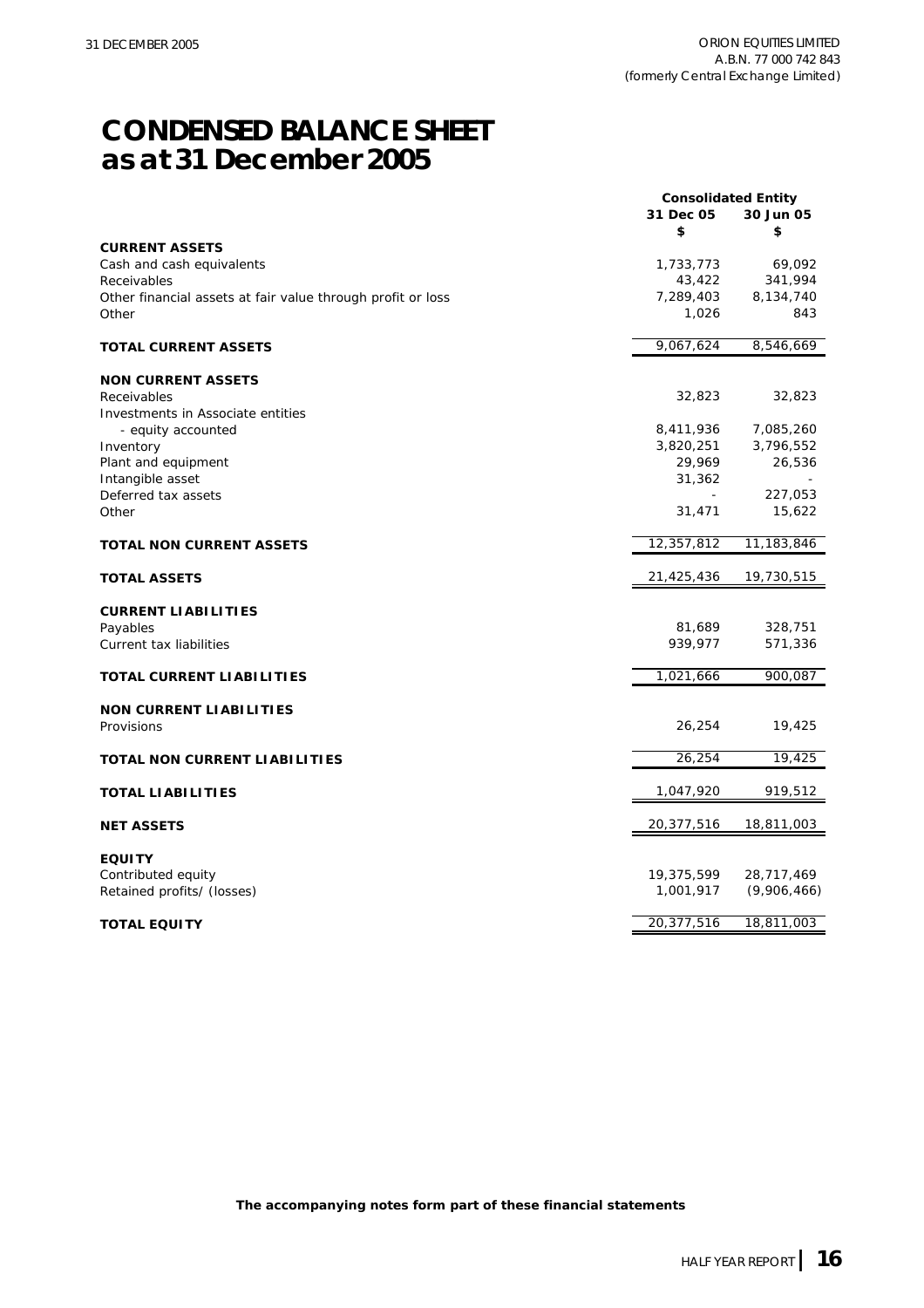### **CONDENSED STATEMENT OF CHANGES IN EQUITY for the half year ended 31 December 2005**

|                       | <b>Number</b><br>of shares | l ssued<br>Capital       | Retained<br>Earnings | <b>Reserves</b>          | Total<br>Equity |
|-----------------------|----------------------------|--------------------------|----------------------|--------------------------|-----------------|
| At 1 July 2004        | 17,219,996                 | 28,973,124               | (13,014,930)         | 2,124,000                | 18,082,194      |
| Profit for the period | $\overline{\phantom{0}}$   | $\overline{\phantom{a}}$ | 1,189,396            | $\overline{\phantom{a}}$ | 1.189.396       |
| At 31 December 2004   | 17.219.996                 | 28,973,124               | (11, 825, 534)       | 2,124,000                | 19,271,590      |

| At 1 July 2005                                  | 16,812,156 | 28,717,469               | (9,906,466) | $\overline{\phantom{a}}$ | 18,811,003 |
|-------------------------------------------------|------------|--------------------------|-------------|--------------------------|------------|
| Profit for the period                           |            | $\overline{\phantom{a}}$ | 1,242,414   | -                        | 1,242,414  |
| Dividend paid                                   |            |                          | (267, 218)  |                          | (267, 218) |
| Issue of shares                                 | 1,002,233  | 591,317                  | -           | $\overline{\phantom{a}}$ | 591,317    |
| Transfer share capital<br>to accumulated losses | $\sim$     | (9,933,187)              | 9,933,187   | $\overline{\phantom{0}}$ |            |
| At 31 December 2005                             | 17,814,389 | 19,375,599               | 1,001,917   |                          | 20,377,516 |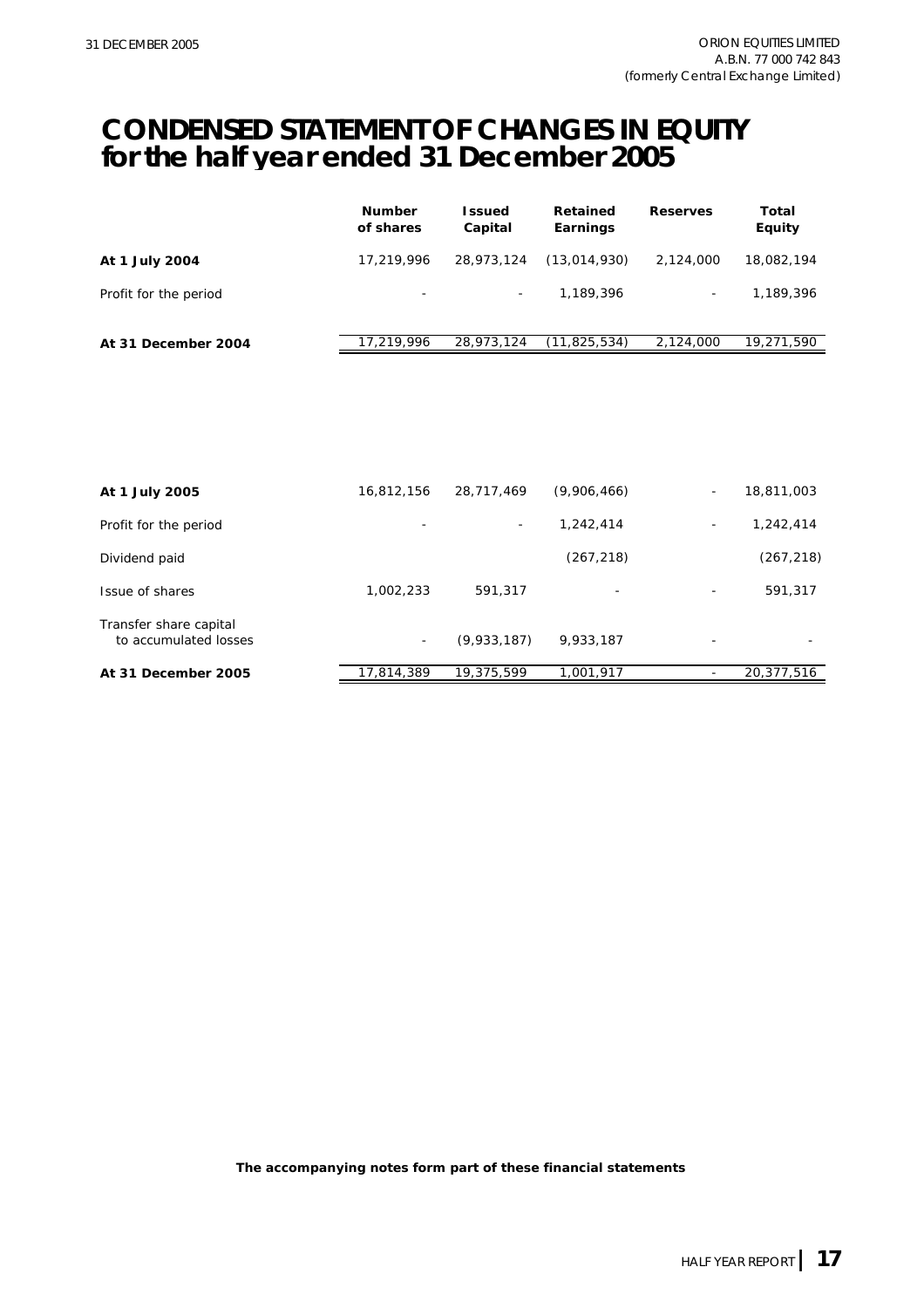## **CONDENSED CASH FLOW STATEMENT for the half year ended 31 December 2005**

|                                                              | <b>Consolidated Entity</b> |                |
|--------------------------------------------------------------|----------------------------|----------------|
|                                                              | 31 Dec 05                  | 31 Dec 04      |
|                                                              | \$                         | \$             |
| <b>CASH FLOWS FROM OPERATING ACTIVITIES</b>                  |                            |                |
| Receipts from customers                                      | 20,794                     |                |
| Sale proceeds from trading portfolio                         | 9,028,638                  |                |
| Payments for trading portfolio                               | (6,878,826)                |                |
| Sale proceeds from options portfolio                         | 75,831                     |                |
| Payments for options portfolio                               | (11,000)                   |                |
| Payments to suppliers and employees                          | (292, 214)                 | (784, 458)     |
| Payments for exploration and evaluation                      | (15, 849)                  | (20, 143)      |
| Interest received                                            | 19,346                     | 315,552        |
| Interest paid                                                | (457)                      | (1, 458)       |
| Dividends received                                           | 175,245                    | 150,979        |
|                                                              |                            |                |
| NET CASH INFLOW/(OUTFLOW) FROM OPERATING ACTIVITIES          | 2,121,508                  | (339, 528)     |
|                                                              |                            |                |
|                                                              |                            |                |
| <b>CASH FLOWS FROM INVESTING ACTIVITIES</b>                  |                            |                |
| Payments for:                                                |                            |                |
| equity investments                                           | (126, 915)                 | (11, 241, 606) |
| property, plant and equipment                                | (7,010)                    |                |
| intangibles                                                  | (31, 362)                  |                |
| inventory - land                                             | (23, 699)                  | (50,000)       |
| options investments                                          |                            | (81, 795)      |
| Proceeds from sale of:                                       |                            |                |
| equity investments                                           |                            | 5,861,316      |
| options investments                                          |                            | 183,915        |
|                                                              |                            |                |
| NET CASH OUTFLOW FROM INVESTING ACTIVITIES                   | (188, 986)                 | (5,328,170)    |
|                                                              |                            |                |
| CASH FLOWS FROM FINANCING ACTIVITIES                         |                            |                |
| Payments to unmarketable parcel shareholders                 |                            | (1, 149)       |
| Payments for dividends                                       | (267, 841)                 | (828, 317)     |
|                                                              |                            |                |
| <b>NET CASH OUTFLOW FROM FINANCING ACTIVITIES</b>            | (267, 841)                 | (829, 466)     |
|                                                              |                            |                |
| NET INCREASE/(DECREASE) IN CASH AND CASH EQUIVALENTS HELD    | 1,664,681                  | (6, 497, 164)  |
| Cash and cash equivalents at beginning of the financial year | 69,092                     | 18,107,239     |
| CASH AND CASH EQUIVALENTS AT THE END OF THE FINANCIAL PERIOD | 1,733,773                  | 11,610,075     |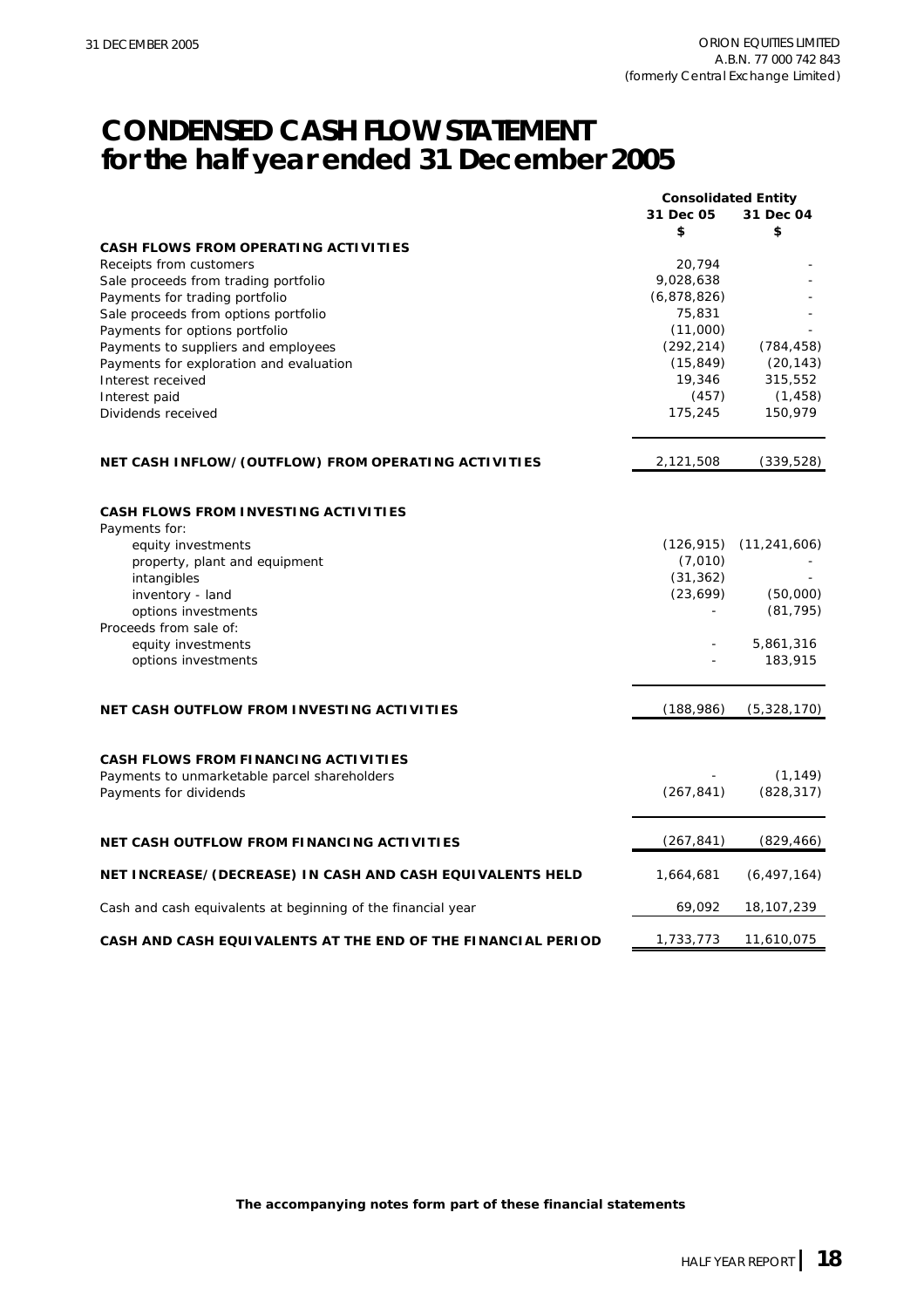### **1. SUMMARY OF ACCOUNTING POLICIES**

### **Financial Reporting Framework**

The half-year financial statements are a general purpose financial report prepared in accordance with the requirements of the Corporations Act 2001, Australian Accounting Standard AASB 134: Interim Financial Reporting, Urgent Issues Group Interpretations and other authoritative pronouncements of the Australian Accounting Standards Board.

The financial statements have been prepared on an accrual basis and on the basis of historical cost, except for investment properties, which have been measured at fair value.

It is recommended that this financial report be read in conjunction with the annual financial report for the year ended 30 June 2005 and any public announcements made by the Consolidated Entity during the half-year in accordance with continuous disclosure requirements arising under the Corporations Act 2001.

The same accounting policies and methods of computation have generally been followed in this interim financial report as compared with the most recent annual financial report. AASB 134: Interim Financial Reporting generally only requires disclosure of accounting policies that have changed from those used in the prior annual reporting period. However, as this is the first published financial report prepared in compliance with AIFRSs, all applicable policies have been noted below, with reference to where these have changed from the prior annual period.

The half-year report does not include full disclosures of the type normally included in an annual financial report.

Reconciliations and descriptions of the effect of transition from previous AGAAP to AIFRS on the Consolidated Entity's equity and its net income are given in note 12.

### **1.1. Income Tax**

The change for current income tax expenses is based on the profit for the year adjusted for any non-assessable or disallowed items. It is calculated using tax rates that have been enacted or are substantively enacted by the balance sheet date.

Deferred tax is accounted for using the balance sheet liability method in respect of temporary differences arising between the tax bases of assets and liabilities and their carrying amounts in the financial statements. No deferred income tax will be recognised from the initial recognition of an asset or liability, excluding a business combination, where there is no effect on accounting or taxable profit or loss.

Deferred tax is calculated at the tax rates that are expected to apply to the period when the asset is realised or liability is settled. Deferred tax is credited in the income statement except where it relates to items that may be credited directly to equity, in which case the deferred tax is adjusted directly against equity.

Deferred income tax assets are recognised to the extent that it is probable that future tax profits will be available against which deductible temporary differences can be utilised.

The amount of benefits brought to account or which may be realised in the future is based on the assumption that no adverse change will occur in income taxation legislation and the anticipation that the economic entity will derive sufficient future assessable income to enable the benefit to be realised and comply with the conditions of deductibility imposed by the law.

### **1.2. Holdings of Securities**

#### **i. Balance Sheet Classification**

Under *AASB 139: Financial Instruments: Recognition and Measurement,* financial assets are required to be classified into four categories, which determines the accounting treatment of the item. The categories and various treatments are:

- Held to maturity, measured at amortised cost;
- Held for trading (or designated "as at fair value through profit and loss" upon initial recognition), measured at fair value with unrealised gains or losses charged to the profit and loss;
- Loans and receivables, measured at amortised cost; and
- Available for sale instruments, measured at fair value with unrealised gains or losses taken to equity.

The Consolidated Entity's "Current" financial assets (trading portfolio) are recognised in the Balance Sheet at fair value. "Non-current" financial assets will be classified as "at fair value through profit and loss" upon initial recognition and recognised in the Balance Sheet at fair value. During the period, changes in the fair value of all such financial assets will be recognised in the Income Statement. The fair value of financial assets will be measured at bid price (where available) and last sale price (where bid price is not available) and will exclude disposal costs.

AASB 139 and AG72 state that the current bid price is usually the appropriate price to be used in measuring the fair value of actively traded financial assets. Financial assets should be valued at their fair values without any deduction for transaction costs that may be incurred on sale or other disposal. This differs from previous treatment, in which the Consolidated Entity measures investments at "net market value" using the last sale price net of disposal costs. Where a security is unlisted or suspended, its fair value is determined by its net tangible asset value.

#### **ii. Income from Holdings of Securities**

Distributions relating to listed securities are recognised as income when those securities are quoted in the market on an ex-distribution basis. Distributions relating to unlisted securities are recognised as income when received. The premium received on options written against underlying listed securities (the options portfolio) is offset against these underlying listed securities until the option expires, is exercised or is repurchased from the holder. When one of these events occurs, the net gain or loss arising on the option contract is recognised in the Income Statement.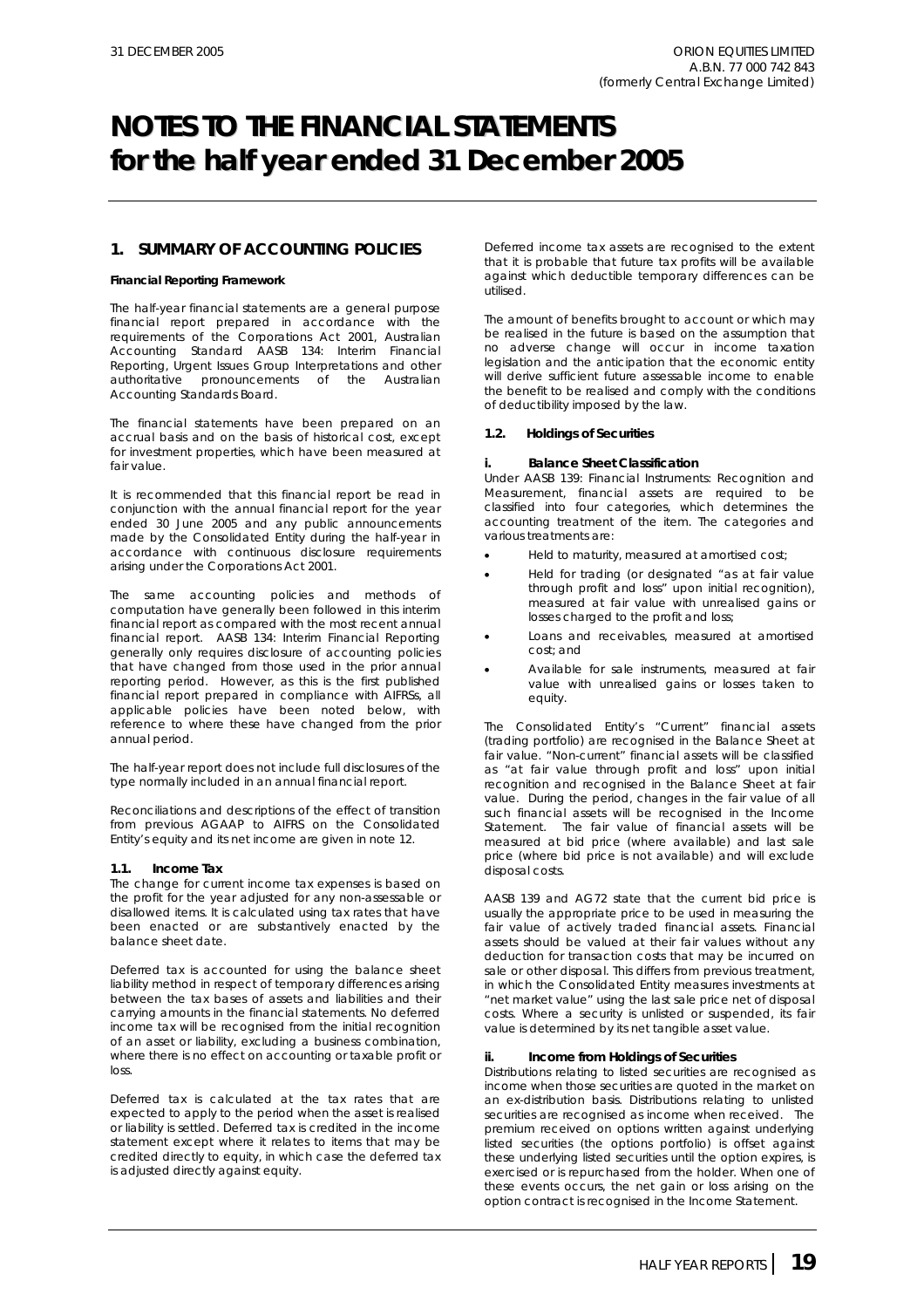### **2. PROFIT FOR THE HALF YEAR**

Profit for the half year includes the following items:

| 31 Dec 05<br>31 Dec 04<br>(a) Income<br>\$<br>\$<br><b>Trading portfolio</b><br>8,787,246<br>Proceeds from sales of securities<br>(7,980,092)<br>(4,349,599)<br>Cost of securities sold<br>461,824<br>Unrealised gains/(losses) on securities<br>54,955<br>Dividends received from securities<br>1,323,933<br>Options portfolio<br>75,831<br>Proceeds from sales of options<br>(11,000)<br>Cost of options sold<br>Cost of lapsed options<br>64,831<br><b>Associate entities</b><br>608,443<br>Share of Associate entities net gain/ (loss)<br>120,290<br>Dividend received from Associate<br>728,733<br>19,346<br>Interest received - other<br>22,060<br>Other income<br>2,158,903<br>Total revenue<br>(b) Expenses<br>Cost of services<br>16,421<br>Occupancy expenses<br>1,862<br>Finance expenses<br>457<br>Borrowing cost<br>28,035<br>Corporate expenses<br>Administration expenses<br>- Communications<br>6,824<br>6,829<br>- Personnel<br>- employee entitlements | 6,050,758<br>256,550<br>150,979<br>2,108,688<br>(27, 230)<br>(27, 230) |
|---------------------------------------------------------------------------------------------------------------------------------------------------------------------------------------------------------------------------------------------------------------------------------------------------------------------------------------------------------------------------------------------------------------------------------------------------------------------------------------------------------------------------------------------------------------------------------------------------------------------------------------------------------------------------------------------------------------------------------------------------------------------------------------------------------------------------------------------------------------------------------------------------------------------------------------------------------------------------|------------------------------------------------------------------------|
|                                                                                                                                                                                                                                                                                                                                                                                                                                                                                                                                                                                                                                                                                                                                                                                                                                                                                                                                                                           |                                                                        |
|                                                                                                                                                                                                                                                                                                                                                                                                                                                                                                                                                                                                                                                                                                                                                                                                                                                                                                                                                                           |                                                                        |
|                                                                                                                                                                                                                                                                                                                                                                                                                                                                                                                                                                                                                                                                                                                                                                                                                                                                                                                                                                           |                                                                        |
|                                                                                                                                                                                                                                                                                                                                                                                                                                                                                                                                                                                                                                                                                                                                                                                                                                                                                                                                                                           |                                                                        |
|                                                                                                                                                                                                                                                                                                                                                                                                                                                                                                                                                                                                                                                                                                                                                                                                                                                                                                                                                                           |                                                                        |
|                                                                                                                                                                                                                                                                                                                                                                                                                                                                                                                                                                                                                                                                                                                                                                                                                                                                                                                                                                           |                                                                        |
|                                                                                                                                                                                                                                                                                                                                                                                                                                                                                                                                                                                                                                                                                                                                                                                                                                                                                                                                                                           |                                                                        |
|                                                                                                                                                                                                                                                                                                                                                                                                                                                                                                                                                                                                                                                                                                                                                                                                                                                                                                                                                                           |                                                                        |
|                                                                                                                                                                                                                                                                                                                                                                                                                                                                                                                                                                                                                                                                                                                                                                                                                                                                                                                                                                           |                                                                        |
|                                                                                                                                                                                                                                                                                                                                                                                                                                                                                                                                                                                                                                                                                                                                                                                                                                                                                                                                                                           |                                                                        |
|                                                                                                                                                                                                                                                                                                                                                                                                                                                                                                                                                                                                                                                                                                                                                                                                                                                                                                                                                                           |                                                                        |
|                                                                                                                                                                                                                                                                                                                                                                                                                                                                                                                                                                                                                                                                                                                                                                                                                                                                                                                                                                           |                                                                        |
|                                                                                                                                                                                                                                                                                                                                                                                                                                                                                                                                                                                                                                                                                                                                                                                                                                                                                                                                                                           |                                                                        |
|                                                                                                                                                                                                                                                                                                                                                                                                                                                                                                                                                                                                                                                                                                                                                                                                                                                                                                                                                                           |                                                                        |
|                                                                                                                                                                                                                                                                                                                                                                                                                                                                                                                                                                                                                                                                                                                                                                                                                                                                                                                                                                           |                                                                        |
|                                                                                                                                                                                                                                                                                                                                                                                                                                                                                                                                                                                                                                                                                                                                                                                                                                                                                                                                                                           |                                                                        |
|                                                                                                                                                                                                                                                                                                                                                                                                                                                                                                                                                                                                                                                                                                                                                                                                                                                                                                                                                                           | 315,552                                                                |
|                                                                                                                                                                                                                                                                                                                                                                                                                                                                                                                                                                                                                                                                                                                                                                                                                                                                                                                                                                           |                                                                        |
|                                                                                                                                                                                                                                                                                                                                                                                                                                                                                                                                                                                                                                                                                                                                                                                                                                                                                                                                                                           | 2,397,010                                                              |
|                                                                                                                                                                                                                                                                                                                                                                                                                                                                                                                                                                                                                                                                                                                                                                                                                                                                                                                                                                           |                                                                        |
|                                                                                                                                                                                                                                                                                                                                                                                                                                                                                                                                                                                                                                                                                                                                                                                                                                                                                                                                                                           | 97                                                                     |
|                                                                                                                                                                                                                                                                                                                                                                                                                                                                                                                                                                                                                                                                                                                                                                                                                                                                                                                                                                           | 13,461                                                                 |
|                                                                                                                                                                                                                                                                                                                                                                                                                                                                                                                                                                                                                                                                                                                                                                                                                                                                                                                                                                           | 2,813                                                                  |
|                                                                                                                                                                                                                                                                                                                                                                                                                                                                                                                                                                                                                                                                                                                                                                                                                                                                                                                                                                           | 1,458                                                                  |
|                                                                                                                                                                                                                                                                                                                                                                                                                                                                                                                                                                                                                                                                                                                                                                                                                                                                                                                                                                           | 52,881                                                                 |
|                                                                                                                                                                                                                                                                                                                                                                                                                                                                                                                                                                                                                                                                                                                                                                                                                                                                                                                                                                           |                                                                        |
|                                                                                                                                                                                                                                                                                                                                                                                                                                                                                                                                                                                                                                                                                                                                                                                                                                                                                                                                                                           | 14,702                                                                 |
|                                                                                                                                                                                                                                                                                                                                                                                                                                                                                                                                                                                                                                                                                                                                                                                                                                                                                                                                                                           | 3,248                                                                  |
| 129,960<br>- salaries, fees and other                                                                                                                                                                                                                                                                                                                                                                                                                                                                                                                                                                                                                                                                                                                                                                                                                                                                                                                                     | 94,256                                                                 |
| 42,483<br>- Legal and other professional fees                                                                                                                                                                                                                                                                                                                                                                                                                                                                                                                                                                                                                                                                                                                                                                                                                                                                                                                             | 31,440                                                                 |
| 4,505<br>- Costs in relation to investments                                                                                                                                                                                                                                                                                                                                                                                                                                                                                                                                                                                                                                                                                                                                                                                                                                                                                                                               | 327,169                                                                |
| 23,357<br>- Brokerage fees                                                                                                                                                                                                                                                                                                                                                                                                                                                                                                                                                                                                                                                                                                                                                                                                                                                                                                                                                | 35,967                                                                 |
| 493<br>- Write off fixed assets disposed                                                                                                                                                                                                                                                                                                                                                                                                                                                                                                                                                                                                                                                                                                                                                                                                                                                                                                                                  |                                                                        |
| 9,578<br>- Exploration expenses                                                                                                                                                                                                                                                                                                                                                                                                                                                                                                                                                                                                                                                                                                                                                                                                                                                                                                                                           | 28,762                                                                 |
| 3,085<br>- Depreciation expenses                                                                                                                                                                                                                                                                                                                                                                                                                                                                                                                                                                                                                                                                                                                                                                                                                                                                                                                                          | 2,810                                                                  |
| 46,906<br>- Other expenses                                                                                                                                                                                                                                                                                                                                                                                                                                                                                                                                                                                                                                                                                                                                                                                                                                                                                                                                                | 24,850                                                                 |
| 320,795<br>633,914                                                                                                                                                                                                                                                                                                                                                                                                                                                                                                                                                                                                                                                                                                                                                                                                                                                                                                                                                        |                                                                        |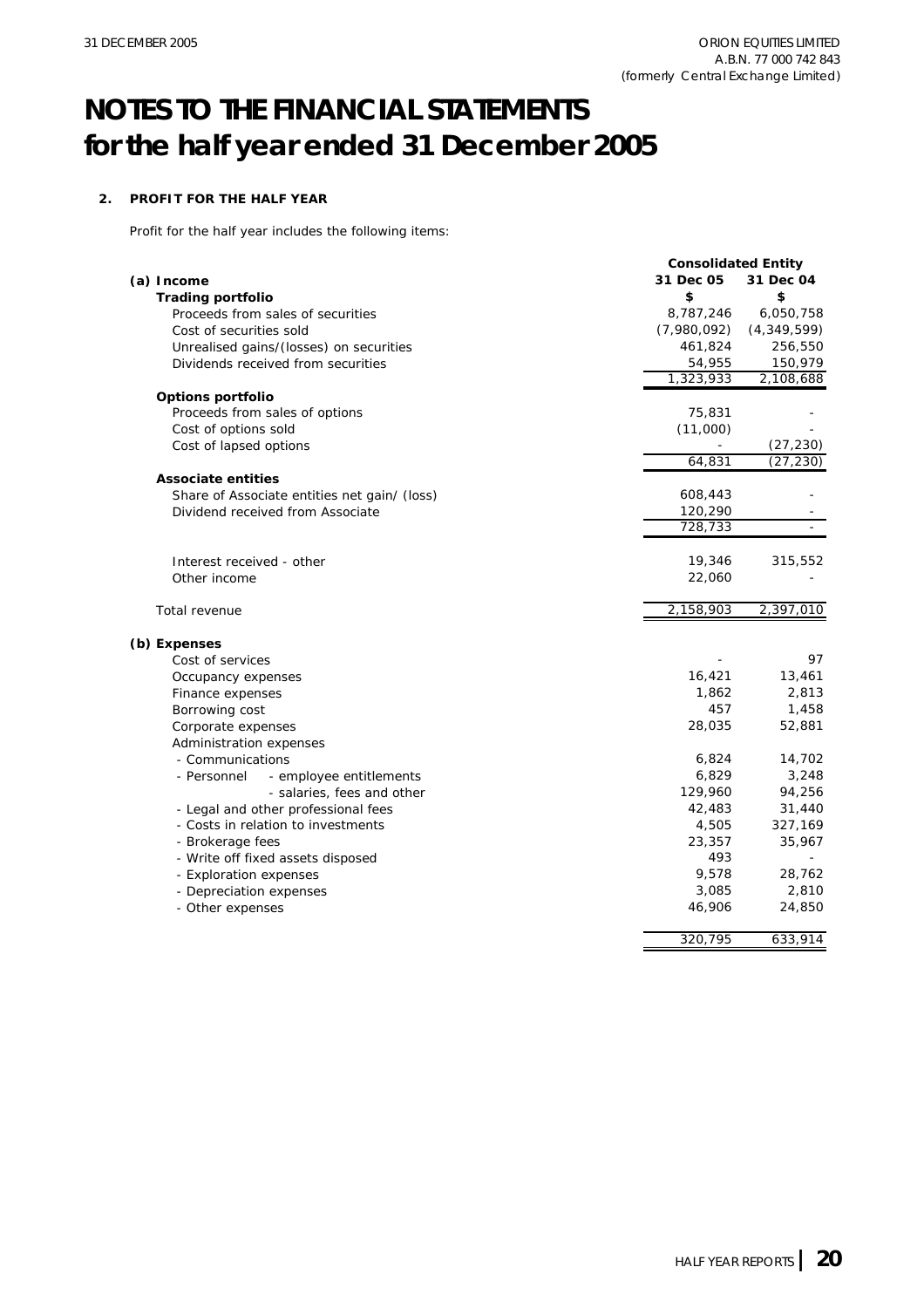|    |                                                          | <b>Consolidated Entity</b> |           |  |
|----|----------------------------------------------------------|----------------------------|-----------|--|
| 3. | <b>DIVIDENDS</b>                                         | 31 Dec 05                  | 31 Dec 04 |  |
|    |                                                          | \$                         |           |  |
|    | <b>Ordinary shares</b>                                   |                            |           |  |
|    | Dividends provided for or paid during the half year      | 267,218                    |           |  |
|    |                                                          |                            |           |  |
|    |                                                          |                            |           |  |
| 4  | <b>INVESTMENTS ACCOUNTED FOR USING THE EQUITY METHOD</b> |                            |           |  |
|    |                                                          | <b>Carrying Amount</b>     |           |  |

| Name of Associate                   | <b>Principal Activity</b> | <b>Ownership Interest</b> |           | 31 Dec 05 | 30 Jun 05 |
|-------------------------------------|---------------------------|---------------------------|-----------|-----------|-----------|
|                                     |                           | 31 Dec 05                 | 30 Jun 05 |           |           |
| Bentley International Limited (BEL) | Investments               | 24.93%                    | 19.03%    | 3,718,956 | 2.799.771 |
| Scarborough Equities Limited (SCB)  | Investments               | 26.62%                    | 25.49%    | 4.692.980 | 4,285,489 |
|                                     |                           |                           |           | 8.411.936 | 7.085.260 |

 On 1 July 2005, the Company settled on the acquisition of a further 2,300,000 shares in BEL , increasing its shareholding in BEL to 24.9%. The Company has accounted for its investment in BEL on an equity accounting basis as an Associate entity from 30 June 2005.

| Movement in carrying amounts                           |               |                                 | 31 Dec 05       | 30 Jun 05 |
|--------------------------------------------------------|---------------|---------------------------------|-----------------|-----------|
| Shares in listed Associate entities - at cost          |               |                                 |                 | 6,918,035 |
| Carrying amount at the beginning of the financial year |               |                                 | 7,085,260       |           |
| Share of profit before income tax                      |               |                                 | 973,435         | 80,411    |
| Share of income tax expense                            |               |                                 | (244, 702)      | 86,814    |
| Dividends received                                     |               |                                 | (120, 290)      |           |
| Acquisition of shares                                  |               |                                 | 718,233         |           |
| Carrying amount at the end of the financial year       |               |                                 | 8,411,936       | 7,085,260 |
| Fair value of listed investments in associates         |               |                                 |                 |           |
| Bentley International Limited                          |               |                                 | 3,446,667       | 2,444,944 |
| Scarborough Equities Limited                           |               |                                 | 3,232,259       | 2,399,865 |
|                                                        |               |                                 | 6,678,926       | 4,844,808 |
| Share of associates' profits or losses                 |               |                                 | 31 Dec 05       | 31 Dec 04 |
| Profit before income tax                               |               |                                 | 973,435         |           |
| Income tax expense                                     |               |                                 | (244, 702)      |           |
| Profit after income tax                                |               |                                 | 728,733         |           |
| Summarised financial information                       |               | Consolidated Entity's share of: |                 |           |
| of associates:                                         | <b>Assets</b> | Liabilities                     | <b>Revenues</b> | Profit    |
| 31 Dec 05                                              | \$            | \$                              | \$              | \$        |
| Bentley International Limited                          | 4,864,751     | (163, 247)                      | 548,661         | 327,867   |
| Scarborough Equities Limited                           | 4,715,596     | (177, 987)                      | 746,886         | 280,576   |
|                                                        | 9,580,347     | (341,234)                       | 1,295,546       | 608,443   |
| 30 Jun 05                                              |               |                                 |                 |           |
| Bentley International Limited                          | 3,364,432     | (25, 717)                       |                 |           |
| Scarborough Equities Limited                           | 4,188,764     | (92,093)                        | 707.519         | 167,225   |

### **Contingent Liabilities**

### **Scarborough Equities Limited**

SCB has provided indemnity to IWL Ltd ("IWL") and IWL Broking Solutions Ltd ("IWLB") with respect to the acquisition by IWLB of SCB's shareholding in Avcol Stockbroking Pty Ltd ("Avcol") on 29 April 2005. This indemnity covers contingent claims in relation to the operations of Avcol. The directors of SCB have stated that they believe that these contingent claims are not material (not exceeding \$100,000 in aggregate) in terms of its potential negative effect on its net asset position.

7,553,196 (117,810) 707,519 167,225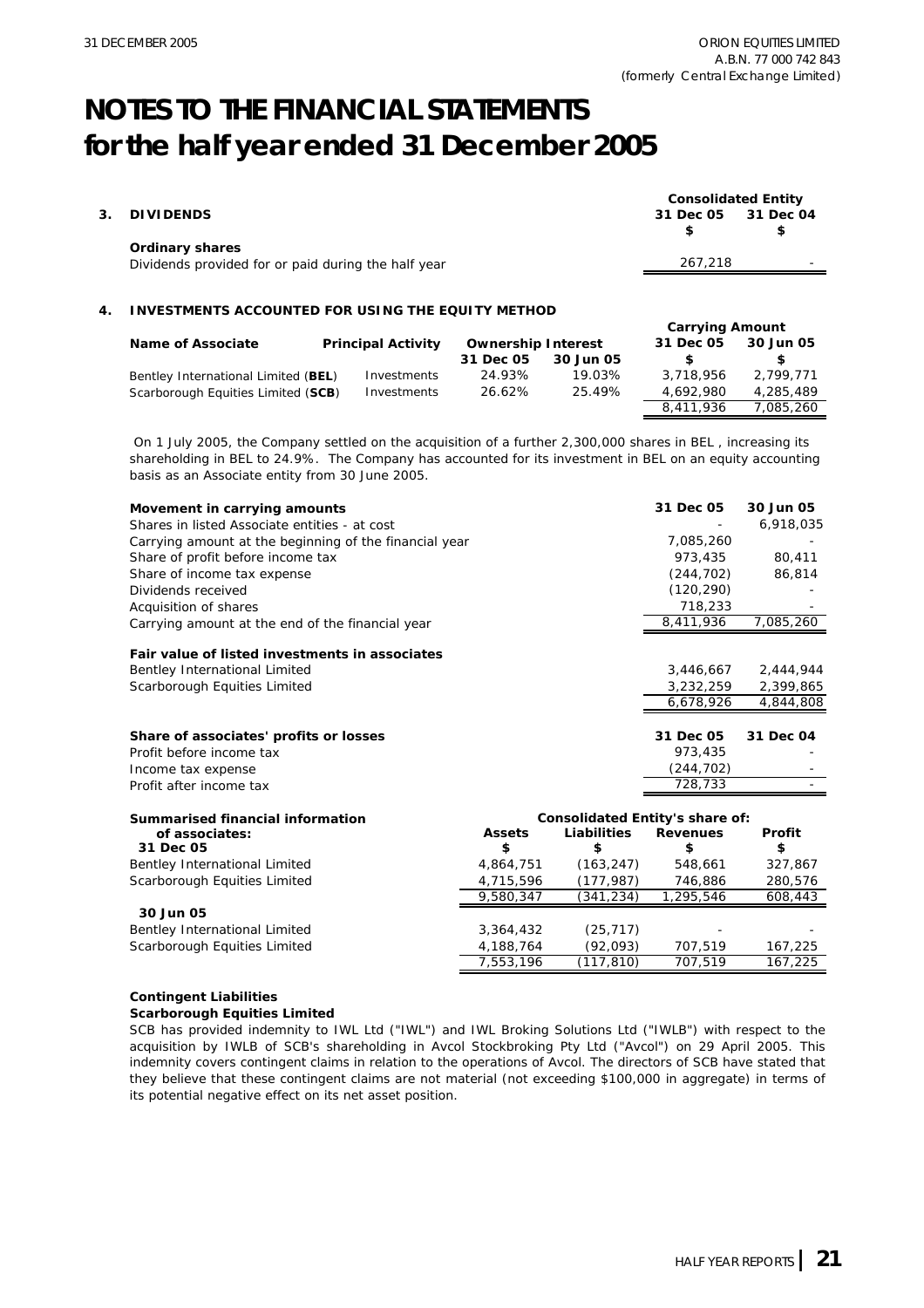| 5. EQUITY SECURITIES ISSUED                   | <b>Consolidated Entity</b> |             | <b>Consolidated Entity</b> |            |
|-----------------------------------------------|----------------------------|-------------|----------------------------|------------|
|                                               | 31 Dec 05                  | 30 Jun 05   | 31 Dec 05                  | 30 Jun 05  |
| Issue of ordinary shares during the half year |                            |             |                            |            |
| Issue of shares                               | 1.002.233                  | 812,810     | 591,318                    | 490.899    |
| Share buy back                                |                            | (1,220,650) | $\sim$                     | (746,554)  |
|                                               | 1.002.233                  | (407.840)   | 591,318                    | (255, 655) |

Fully paid ordinary shares carry one vote per share and carry the right to dividends.

### **6. SEGMENT REPORTING**

The Consolidated Entity operates in one geographical segment (Australia) in the investments and resources sectors.

|                                                                |           |                          | <b>Investments Resources Consolidated</b> |
|----------------------------------------------------------------|-----------|--------------------------|-------------------------------------------|
| 31 Dec 05                                                      | \$        | \$                       | \$                                        |
| Total segment revenue                                          | 1,531,114 | $\overline{\phantom{a}}$ | 1,531,114                                 |
| Share of associates net profits of equity accounted associates | 608,443   |                          | 608,443                                   |
| Unallocated revenue                                            |           |                          | 19,346                                    |
| Total revenue and other income                                 |           |                          | 2,158,903                                 |
| Segment result                                                 | 2,111,695 | (9,578)                  | 2,102,117                                 |
| Unallocated revenue less unallocated expense                   |           |                          | (264,009)                                 |
| Profit before income tax                                       |           |                          | 1,838,108                                 |
| 31 Dec 04                                                      |           |                          |                                           |
| Total segment revenue                                          | 6,458,287 |                          | 6,458,287                                 |
| Unallocated revenue                                            |           |                          | 315,552                                   |
| Total revenue and other income                                 |           |                          | 6,773,839                                 |
| Segment result                                                 | 1,754,289 | (30, 412)                | 1,723,877                                 |
| Unallocated revenue less unallocated expense                   |           |                          | 39,219                                    |
| Profit before income tax                                       |           |                          | 1,763,096                                 |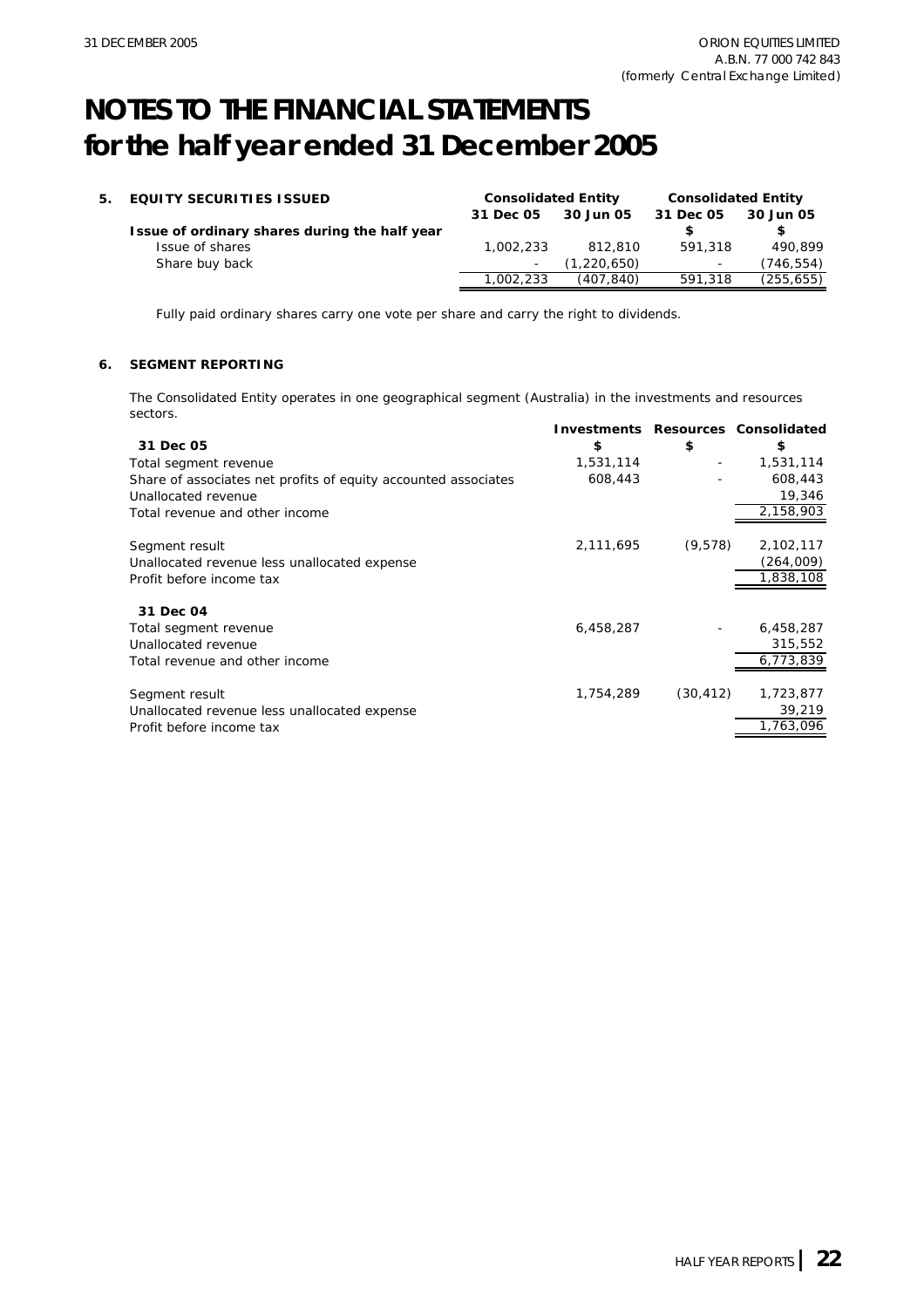| 7. | <b>EXPENDITURE COMMITMENTS</b>               |                     | <b>Consolidated Entity</b> |
|----|----------------------------------------------|---------------------|----------------------------|
|    |                                              | 31 Dec 05 30 Jun 05 |                            |
|    | Non-cancellable operating lease commitments: |                     |                            |
|    | Not longer than one year                     | 62.016              | 124,033                    |

The lease is in relation to the office premises of the Company and includes all outgoings. Such expenditure is shared equally with other companies, including Queste Communications Limited (a controlling entity) pursuant to shared office and administration expense arrangements.

### **8. CONTINGENT LIABILITIES AND ASSETS**

The Consolidated Entity does not have any material contingent assets or liabilities at Balance Date.

### **9. GAIN/LOSS OF CONTROL OF ENTITIES**

There were no entities over which control had been gained or lost by the Consolidated Entity during the financial half year.

### **10. OTHER ASSOCIATES AND JOINT VENTURE ENTITIES**

The Consolidated Entity does not have any interest in Associates (save as disclosed in note 4) nor a material interest in joint venture entities.

### **11. EVENTS OCCURRING AFTER THE BALANCE SHEET DATE**

**(a)** On 9 February 2006, Hume Mining NL (a wholly owned subsidiary of the Company), received 1,666,667 shares in Strike Resources Limited (**SRK**) as consideration for the sale of a 75% interest in various tenements in Western Australia and the Northern Territory. Such shares are escrowed until 9 February 2007.

Hume also subscribed for options in SRK (at a cost of \$10,000) as follows:

(1) 1,833,333 options, each exercisable at 20 cents on before the date being 5 years after the date of grant of such options (9 February 2011) (**\$0.20 Hume Options**); and

(2) 1,666,667 options, each exercisable at 30 cents on before the date being 5 years after the date of grant of such options (9 February 2011) (**\$0.30 Hume Options**),

Such options are also subject to escrow for 12 months (to 9 February 2007).

**(b)** On 15 March 2006, the Directors declared a fully franked dividend of 1.5 cents per share, at a total cost of \$267,216. The record date for determining entitlement to the dividend is 31 March 2006 and payment is expected to be made on 7 April 2006.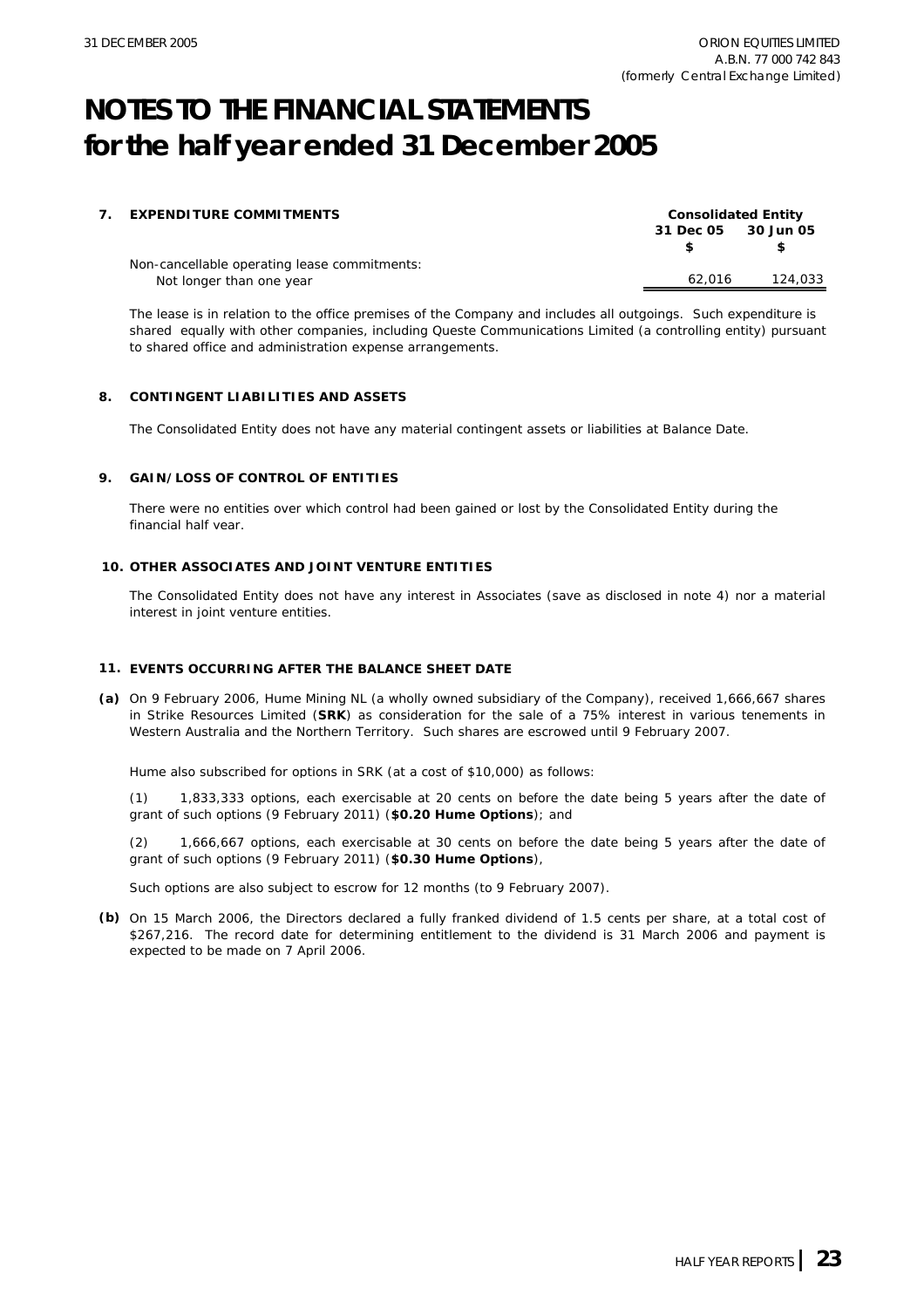### **12. FIRST TIME ADOPTION OF AUSTRALIAN EQUIVALENTS TO INTERNATIONAL FINANCIAL REPORTING STANDARDS**

| \$<br>\$<br>\$<br><b>CURRENT ASSETS</b><br>18,107,239<br>18, 107, 239<br>Cash<br>5,675<br>5,675<br>Receivables<br>1,985,295<br>1,985,295<br>Investments in trading portfolio<br>Other<br>20,098,209<br>20,098,209<br><b>TOTAL CURRENT ASSETS</b><br><b>NON CURRENT ASSETS</b><br>14,106<br>14,106<br>Receivables<br>31,599<br>31,599<br>Plant and equipment<br>Deferred tax assets<br>24,031<br>Other<br>24,031<br>69,736<br>69,736<br><b>TOTAL NON CURRENT ASSETS</b><br>20, 167, 945<br>20, 167, 945<br><b>TOTAL ASSETS</b><br><b>CURRENT LIABILITIES</b><br>209,164<br>209,164<br>Payables<br>861,000<br>861,000<br>Provisions<br>1,003,436<br>1,003,436<br>Current tax liabilities<br>2,073,600<br>2,073,600<br><b>TOTAL CURRENT LIABILITIES</b><br><b>NON CURRENT LIABILITIES</b><br>12,151<br>12,151<br>Provisions<br>12,151<br>12,151<br>$\mathbb{L}$<br><b>TOTAL NON CURRENT LIABILITIES</b><br>2,085,751<br>2,085,751<br><b>TOTAL LIABILITIES</b><br>18,082,194<br>18,082,194<br><b>NET ASSETS</b><br><b>EQUITY</b><br>28,973,124<br>28,973,124<br>Contributed equity<br>2,124,000<br>2,124,000<br>Reserves<br>(13,014,930)<br>(13,014,930)<br><b>Accumulated losses</b><br>18,082,194<br>18,082,194<br><b>TOTAL EQUITY</b><br>$\blacksquare$ | (i) | Reconciliation of Equity at 1 July 2004 | <b>Previous</b><br><b>AGAAP</b> | <b>Effect of</b><br>transition to<br><b>AIFRS</b> | <b>AIFRS</b> |
|--------------------------------------------------------------------------------------------------------------------------------------------------------------------------------------------------------------------------------------------------------------------------------------------------------------------------------------------------------------------------------------------------------------------------------------------------------------------------------------------------------------------------------------------------------------------------------------------------------------------------------------------------------------------------------------------------------------------------------------------------------------------------------------------------------------------------------------------------------------------------------------------------------------------------------------------------------------------------------------------------------------------------------------------------------------------------------------------------------------------------------------------------------------------------------------------------------------------------------------------------------|-----|-----------------------------------------|---------------------------------|---------------------------------------------------|--------------|
|                                                                                                                                                                                                                                                                                                                                                                                                                                                                                                                                                                                                                                                                                                                                                                                                                                                                                                                                                                                                                                                                                                                                                                                                                                                        |     |                                         |                                 |                                                   |              |
|                                                                                                                                                                                                                                                                                                                                                                                                                                                                                                                                                                                                                                                                                                                                                                                                                                                                                                                                                                                                                                                                                                                                                                                                                                                        |     |                                         |                                 |                                                   |              |
|                                                                                                                                                                                                                                                                                                                                                                                                                                                                                                                                                                                                                                                                                                                                                                                                                                                                                                                                                                                                                                                                                                                                                                                                                                                        |     |                                         |                                 |                                                   |              |
|                                                                                                                                                                                                                                                                                                                                                                                                                                                                                                                                                                                                                                                                                                                                                                                                                                                                                                                                                                                                                                                                                                                                                                                                                                                        |     |                                         |                                 |                                                   |              |
|                                                                                                                                                                                                                                                                                                                                                                                                                                                                                                                                                                                                                                                                                                                                                                                                                                                                                                                                                                                                                                                                                                                                                                                                                                                        |     |                                         |                                 |                                                   |              |
|                                                                                                                                                                                                                                                                                                                                                                                                                                                                                                                                                                                                                                                                                                                                                                                                                                                                                                                                                                                                                                                                                                                                                                                                                                                        |     |                                         |                                 |                                                   |              |
|                                                                                                                                                                                                                                                                                                                                                                                                                                                                                                                                                                                                                                                                                                                                                                                                                                                                                                                                                                                                                                                                                                                                                                                                                                                        |     |                                         |                                 |                                                   |              |
|                                                                                                                                                                                                                                                                                                                                                                                                                                                                                                                                                                                                                                                                                                                                                                                                                                                                                                                                                                                                                                                                                                                                                                                                                                                        |     |                                         |                                 |                                                   |              |
|                                                                                                                                                                                                                                                                                                                                                                                                                                                                                                                                                                                                                                                                                                                                                                                                                                                                                                                                                                                                                                                                                                                                                                                                                                                        |     |                                         |                                 |                                                   |              |
|                                                                                                                                                                                                                                                                                                                                                                                                                                                                                                                                                                                                                                                                                                                                                                                                                                                                                                                                                                                                                                                                                                                                                                                                                                                        |     |                                         |                                 |                                                   |              |
|                                                                                                                                                                                                                                                                                                                                                                                                                                                                                                                                                                                                                                                                                                                                                                                                                                                                                                                                                                                                                                                                                                                                                                                                                                                        |     |                                         |                                 |                                                   |              |
|                                                                                                                                                                                                                                                                                                                                                                                                                                                                                                                                                                                                                                                                                                                                                                                                                                                                                                                                                                                                                                                                                                                                                                                                                                                        |     |                                         |                                 |                                                   |              |
|                                                                                                                                                                                                                                                                                                                                                                                                                                                                                                                                                                                                                                                                                                                                                                                                                                                                                                                                                                                                                                                                                                                                                                                                                                                        |     |                                         |                                 |                                                   |              |
|                                                                                                                                                                                                                                                                                                                                                                                                                                                                                                                                                                                                                                                                                                                                                                                                                                                                                                                                                                                                                                                                                                                                                                                                                                                        |     |                                         |                                 |                                                   |              |
|                                                                                                                                                                                                                                                                                                                                                                                                                                                                                                                                                                                                                                                                                                                                                                                                                                                                                                                                                                                                                                                                                                                                                                                                                                                        |     |                                         |                                 |                                                   |              |
|                                                                                                                                                                                                                                                                                                                                                                                                                                                                                                                                                                                                                                                                                                                                                                                                                                                                                                                                                                                                                                                                                                                                                                                                                                                        |     |                                         |                                 |                                                   |              |
|                                                                                                                                                                                                                                                                                                                                                                                                                                                                                                                                                                                                                                                                                                                                                                                                                                                                                                                                                                                                                                                                                                                                                                                                                                                        |     |                                         |                                 |                                                   |              |
|                                                                                                                                                                                                                                                                                                                                                                                                                                                                                                                                                                                                                                                                                                                                                                                                                                                                                                                                                                                                                                                                                                                                                                                                                                                        |     |                                         |                                 |                                                   |              |
|                                                                                                                                                                                                                                                                                                                                                                                                                                                                                                                                                                                                                                                                                                                                                                                                                                                                                                                                                                                                                                                                                                                                                                                                                                                        |     |                                         |                                 |                                                   |              |
|                                                                                                                                                                                                                                                                                                                                                                                                                                                                                                                                                                                                                                                                                                                                                                                                                                                                                                                                                                                                                                                                                                                                                                                                                                                        |     |                                         |                                 |                                                   |              |
|                                                                                                                                                                                                                                                                                                                                                                                                                                                                                                                                                                                                                                                                                                                                                                                                                                                                                                                                                                                                                                                                                                                                                                                                                                                        |     |                                         |                                 |                                                   |              |
|                                                                                                                                                                                                                                                                                                                                                                                                                                                                                                                                                                                                                                                                                                                                                                                                                                                                                                                                                                                                                                                                                                                                                                                                                                                        |     |                                         |                                 |                                                   |              |
|                                                                                                                                                                                                                                                                                                                                                                                                                                                                                                                                                                                                                                                                                                                                                                                                                                                                                                                                                                                                                                                                                                                                                                                                                                                        |     |                                         |                                 |                                                   |              |
|                                                                                                                                                                                                                                                                                                                                                                                                                                                                                                                                                                                                                                                                                                                                                                                                                                                                                                                                                                                                                                                                                                                                                                                                                                                        |     |                                         |                                 |                                                   |              |
|                                                                                                                                                                                                                                                                                                                                                                                                                                                                                                                                                                                                                                                                                                                                                                                                                                                                                                                                                                                                                                                                                                                                                                                                                                                        |     |                                         |                                 |                                                   |              |
|                                                                                                                                                                                                                                                                                                                                                                                                                                                                                                                                                                                                                                                                                                                                                                                                                                                                                                                                                                                                                                                                                                                                                                                                                                                        |     |                                         |                                 |                                                   |              |
|                                                                                                                                                                                                                                                                                                                                                                                                                                                                                                                                                                                                                                                                                                                                                                                                                                                                                                                                                                                                                                                                                                                                                                                                                                                        |     |                                         |                                 |                                                   |              |
|                                                                                                                                                                                                                                                                                                                                                                                                                                                                                                                                                                                                                                                                                                                                                                                                                                                                                                                                                                                                                                                                                                                                                                                                                                                        |     |                                         |                                 |                                                   |              |
|                                                                                                                                                                                                                                                                                                                                                                                                                                                                                                                                                                                                                                                                                                                                                                                                                                                                                                                                                                                                                                                                                                                                                                                                                                                        |     |                                         |                                 |                                                   |              |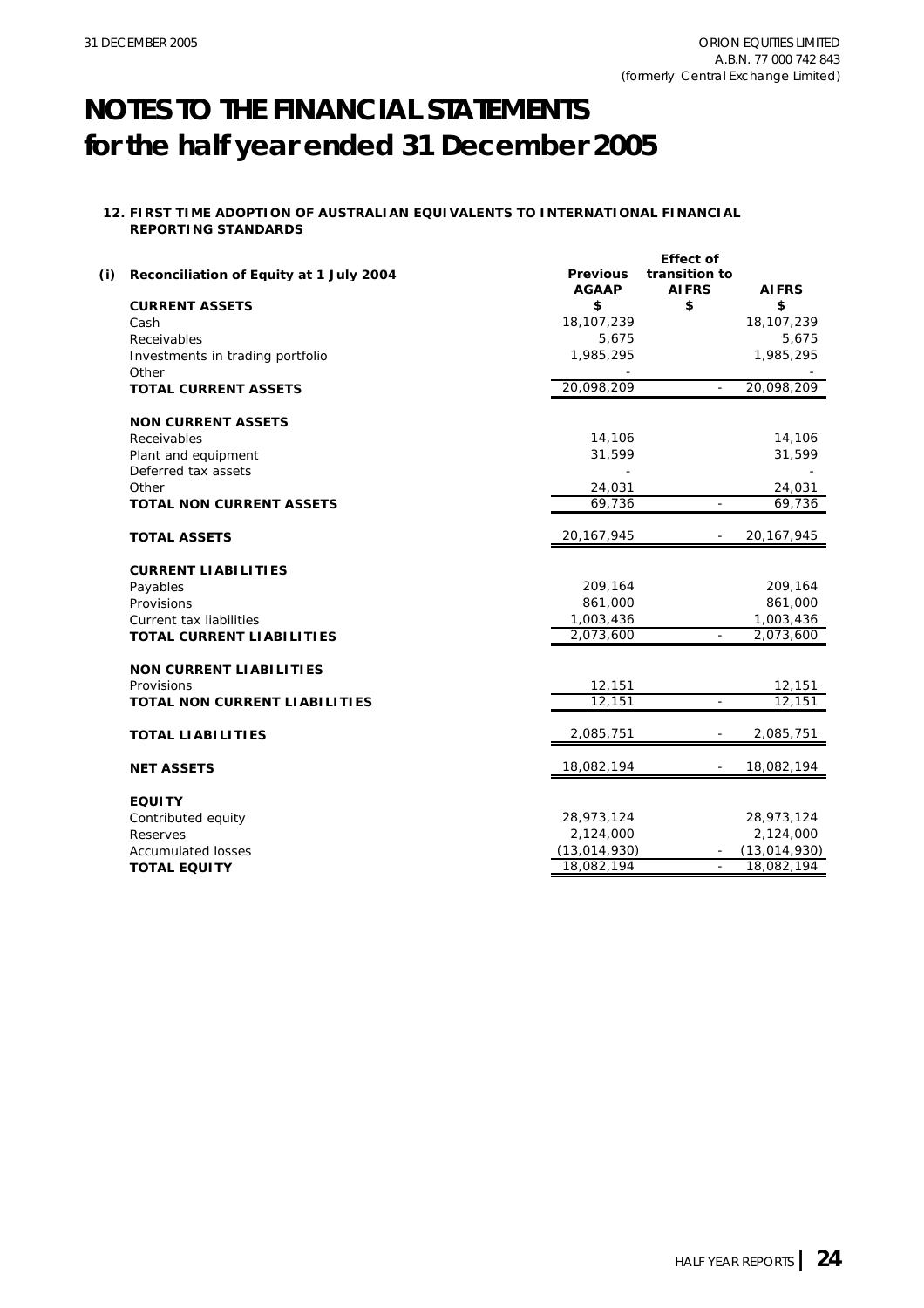### **12. FIRST TIME ADOPTION OF AUSTRALIAN EQUIVALENTS TO INTERNATIONAL FINANCIAL REPORTING STANDARDS (continued)**

| (ii) Reconciliation of Equity at 31 December 2004 | <b>Previous</b><br><b>AGAAP</b> | <b>Effect of</b><br>transition to<br><b>AIFRS</b> | <b>AIFRS</b>   |
|---------------------------------------------------|---------------------------------|---------------------------------------------------|----------------|
| <b>CURRENT ASSETS</b>                             | \$                              | \$                                                | \$             |
| Cash                                              | 11,610,075                      |                                                   | 11,610,075     |
| Receivables                                       | 94,769                          |                                                   | 94,769         |
| Investments in trading portfolio                  | 9,202,506                       |                                                   | 9,202,506      |
| Other                                             | 421                             |                                                   | 421            |
| <b>TOTAL CURRENT ASSETS</b>                       | 20,907,771                      |                                                   | 20,907,771     |
| <b>NON CURRENT ASSETS</b>                         |                                 |                                                   |                |
| Receivables                                       | 32,833                          |                                                   | 32,833         |
| Plant and equipment                               | 28,789                          |                                                   | 28,789         |
| Deferred tax assets                               |                                 |                                                   |                |
| Other                                             | 15,412                          |                                                   | 15,412         |
| <b>TOTAL NON CURRENT ASSETS</b>                   | 77,034                          |                                                   | 77,034         |
| <b>TOTAL ASSETS</b>                               | 20,984,805                      |                                                   | 20,984,805     |
| <b>CURRENT LIABILITIES</b>                        |                                 |                                                   |                |
| Payables                                          | 87,997                          |                                                   | 87,997         |
| Provisions                                        | 32,682                          |                                                   | 32,682         |
| Current tax liabilities                           | 1,493,544                       | 83,592                                            | 1,577,136      |
| <b>TOTAL CURRENT LIABILITIES</b>                  | 1,614,223                       | 83,592                                            | 1,697,815      |
| <b>NON CURRENT LIABILITIES</b>                    |                                 |                                                   |                |
| Provisions                                        | 15,400                          |                                                   | 15,400         |
| <b>TOTAL NON CURRENT LIABILITIES</b>              | 15,400                          |                                                   | 15,400         |
|                                                   |                                 |                                                   |                |
| <b>TOTAL LIABILITIES</b>                          | 1,629,623                       | 83,592                                            | 1,713,215      |
| <b>NET ASSETS</b>                                 | 19,355,182                      | (83, 592)                                         | 19,271,590     |
| <b>EQUITY</b>                                     |                                 |                                                   |                |
| Contributed equity                                | 28,973,124                      |                                                   | 28,973,124     |
| Reserves                                          | 2,124,000                       |                                                   | 2,124,000      |
| <b>Accumulated losses</b>                         | (11, 741, 942)                  | (83, 592)                                         | (11, 825, 534) |
| <b>TOTAL EQUITY</b>                               | 19,355,182                      | (83, 592)                                         | 19,271,590     |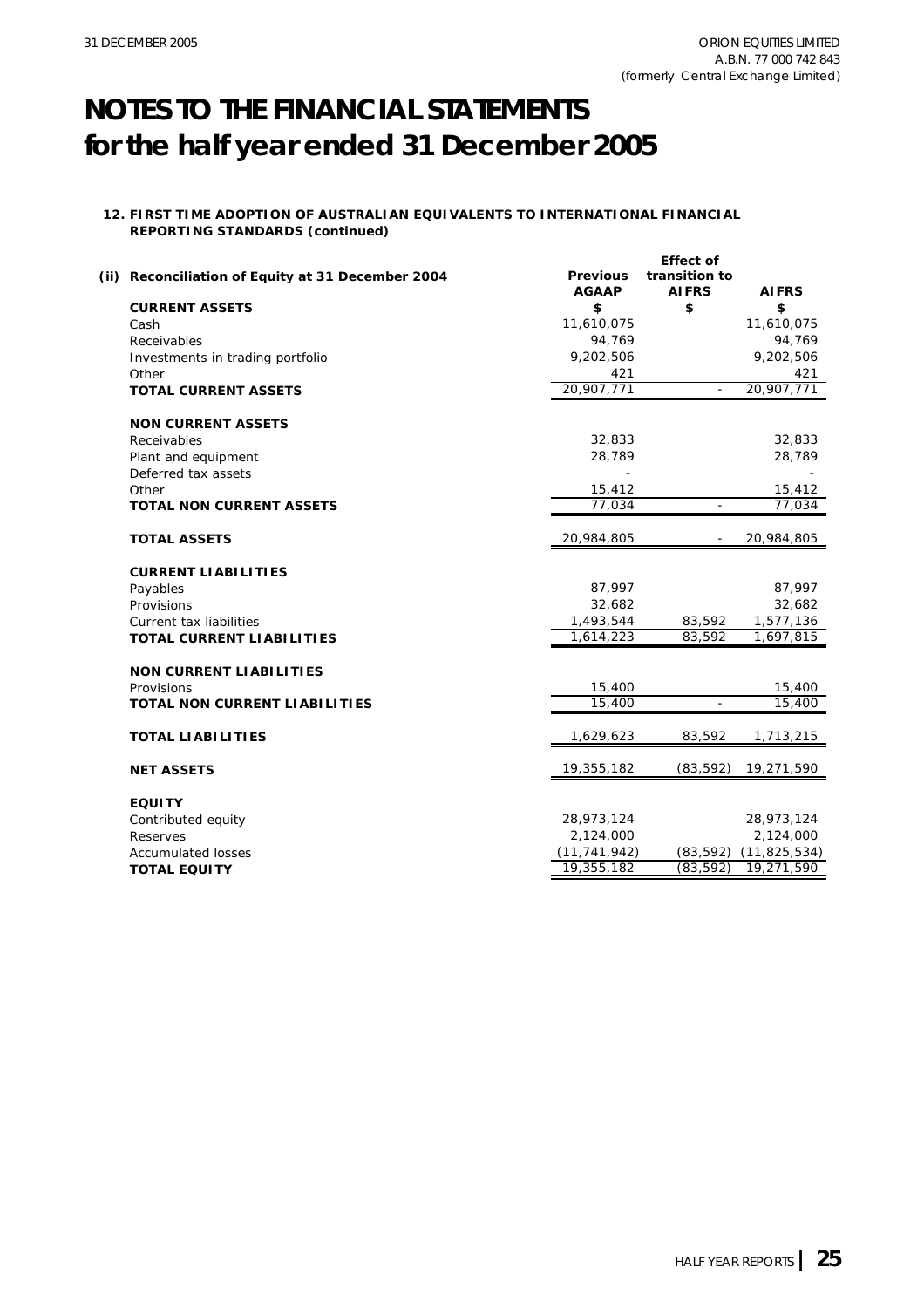### **12. FIRST TIME ADOPTION OF AUSTRALIAN EQUIVALENTS TO INTERNATIONAL FINANCIAL REPORTING STANDARDS (continued)**

| (iii) Reconciliation of Equity at 30 June 2005       | <b>Previous</b><br><b>AGAAP</b> | <b>Effect of</b><br>transition to<br><b>AIFRS</b> | <b>AIFRS</b> |
|------------------------------------------------------|---------------------------------|---------------------------------------------------|--------------|
| <b>CURRENT ASSETS</b>                                | \$                              | \$                                                | \$           |
| Cash                                                 | 69,092                          |                                                   | 69,092       |
| Receivables                                          | 341,994                         |                                                   | 341,994      |
| Investments in trading portfolio                     | 8,134,740                       |                                                   | 8,134,740    |
| Other                                                | 843                             |                                                   | 843          |
| <b>TOTAL CURRENT ASSETS</b>                          | 8,546,669                       |                                                   | 8,546,669    |
| <b>NON CURRENT ASSETS</b>                            |                                 |                                                   |              |
| Receivables                                          | 32,823                          |                                                   | 32,823       |
| Investments in Associate entities - equity accounted | 7,085,260                       |                                                   | 7,085,260    |
| Inventory                                            | 3,796,552                       |                                                   | 3,796,552    |
| Plant and equipment                                  | 26,536                          |                                                   | 26,536       |
| Deferred tax assets                                  | 227,053                         |                                                   | 227,053      |
| Other                                                | 15,622                          |                                                   | 15,622       |
| <b>TOTAL NON CURRENT ASSETS</b>                      | 11,183,846                      | $\blacksquare$                                    | 11,183,846   |
| <b>TOTAL ASSETS</b>                                  | 19,730,515                      |                                                   | 19,730,515   |
| <b>CURRENT LIABILITIES</b>                           |                                 |                                                   |              |
| Payables                                             | 328,751                         |                                                   | 328,751      |
| Current tax liabilities                              | 569,911                         | 1,425                                             | 571,336      |
| <b>TOTAL CURRENT LIABILITIES</b>                     | 898,662                         | 1.425                                             | 900,087      |
| <b>NON CURRENT LIABILITIES</b>                       |                                 |                                                   |              |
| Provisions                                           | 19,425                          |                                                   | 19,425       |
| TOTAL NON CURRENT LIABILITIES                        | 19,425                          | $\overline{\phantom{a}}$                          | 19,425       |
| <b>TOTAL LIABILITIES</b>                             | 918,087                         | 1,425                                             | 919,512      |
| <b>NET ASSETS</b>                                    | 18,812,428                      | (1, 425)                                          | 18,811,003   |
| <b>EQUITY</b>                                        |                                 |                                                   |              |
| Contributed equity                                   | 28,717,469                      |                                                   | 28,717,469   |
| <b>Accumulated losses</b>                            | (9,905,041)                     | (1, 425)                                          | (9,906,466)  |
| <b>TOTAL EQUITY</b>                                  | 18,812,428                      | (1, 425)                                          | 18,811,003   |
|                                                      |                                 |                                                   |              |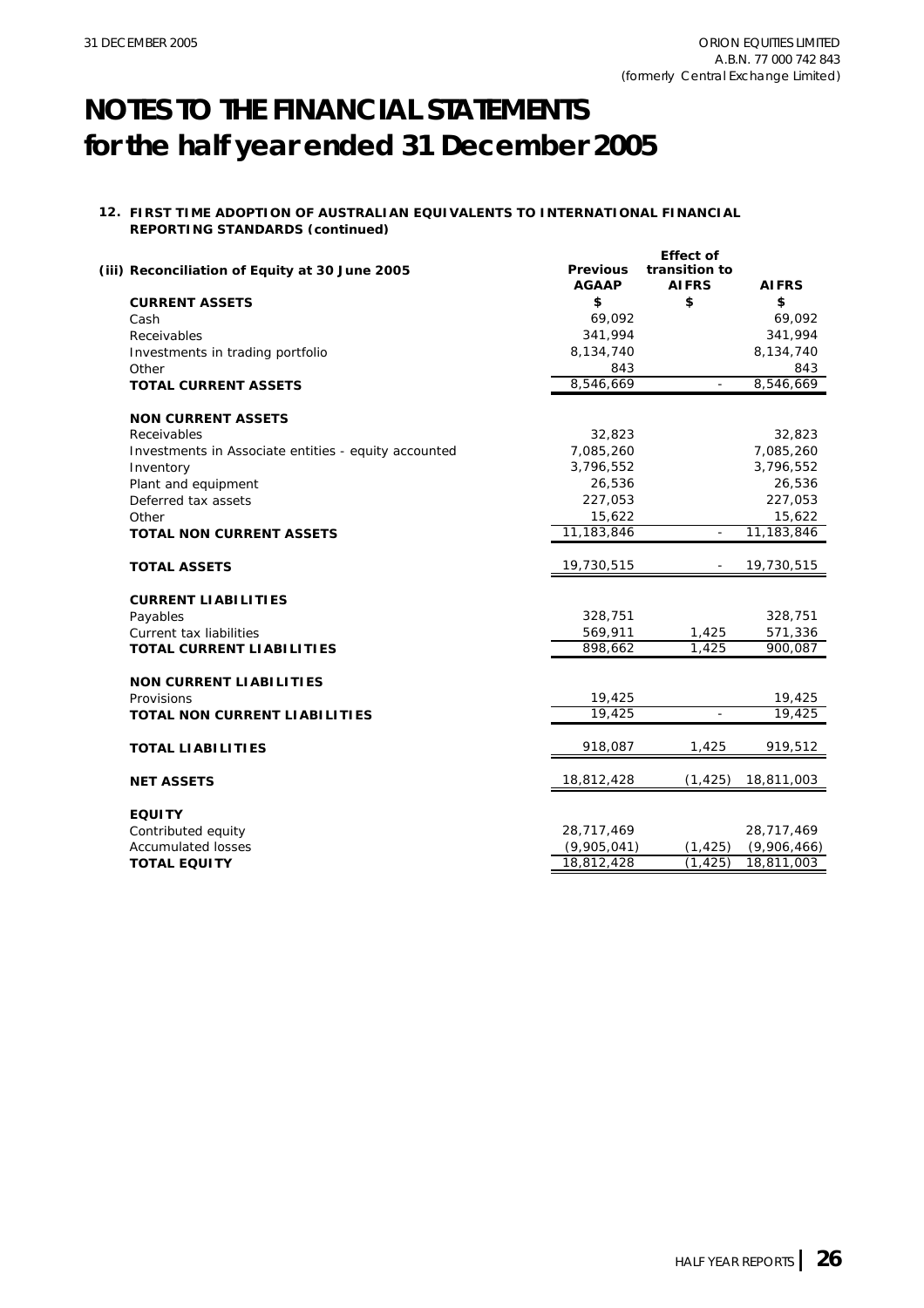### **12. FIRST TIME ADOPTION OF AUSTRALIAN EQUIVALENTS TO INTERNATIONAL FINANCIAL REPORTING STANDARDS (continued)**

### **(iv) Reconciliation of Profit or Loss for the half year ended 31 December 2004**

| <b>Income</b>                              |            |                          |            |
|--------------------------------------------|------------|--------------------------|------------|
| Net income from trading portfolio          | 2,108,688  |                          | 2,108,688  |
| Net income from options portfolio          | (27, 230)  |                          | (27, 230)  |
| Other income                               | 315,552    |                          | 315,552    |
|                                            | 2,397,010  |                          | 2,397,010  |
| <b>Expenses</b>                            |            |                          |            |
| Cost of services                           | (97)       |                          | (97)       |
| Personnel                                  | (97, 504)  |                          | (97, 504)  |
| Communications                             | (14, 702)  |                          | (14, 702)  |
| Occupancy                                  | (13, 461)  |                          | (13, 461)  |
| Corporate                                  | (52, 881)  |                          | (52, 881)  |
| Financing                                  | (2, 813)   |                          | (2, 813)   |
| Borrowing cost                             | (1, 458)   |                          | (1, 458)   |
| Costs in relation to investments           | (327, 169) |                          | (327, 169) |
| Administration expenses                    |            |                          |            |
| - consultants                              |            |                          |            |
| - exploration expenditure (expensed)       | (28, 762)  |                          | (28, 762)  |
| - other                                    | (63, 627)  |                          | (63, 627)  |
| Operating income before income tax expense | 1,763,096  | $\overline{\phantom{a}}$ | 1,763,096  |
| Income tax expense                         | (490,108)  | (83, 592)                | (573, 700) |
| Operating income after income tax expense  | 1,272,988  | (83,592)                 | 1,189,396  |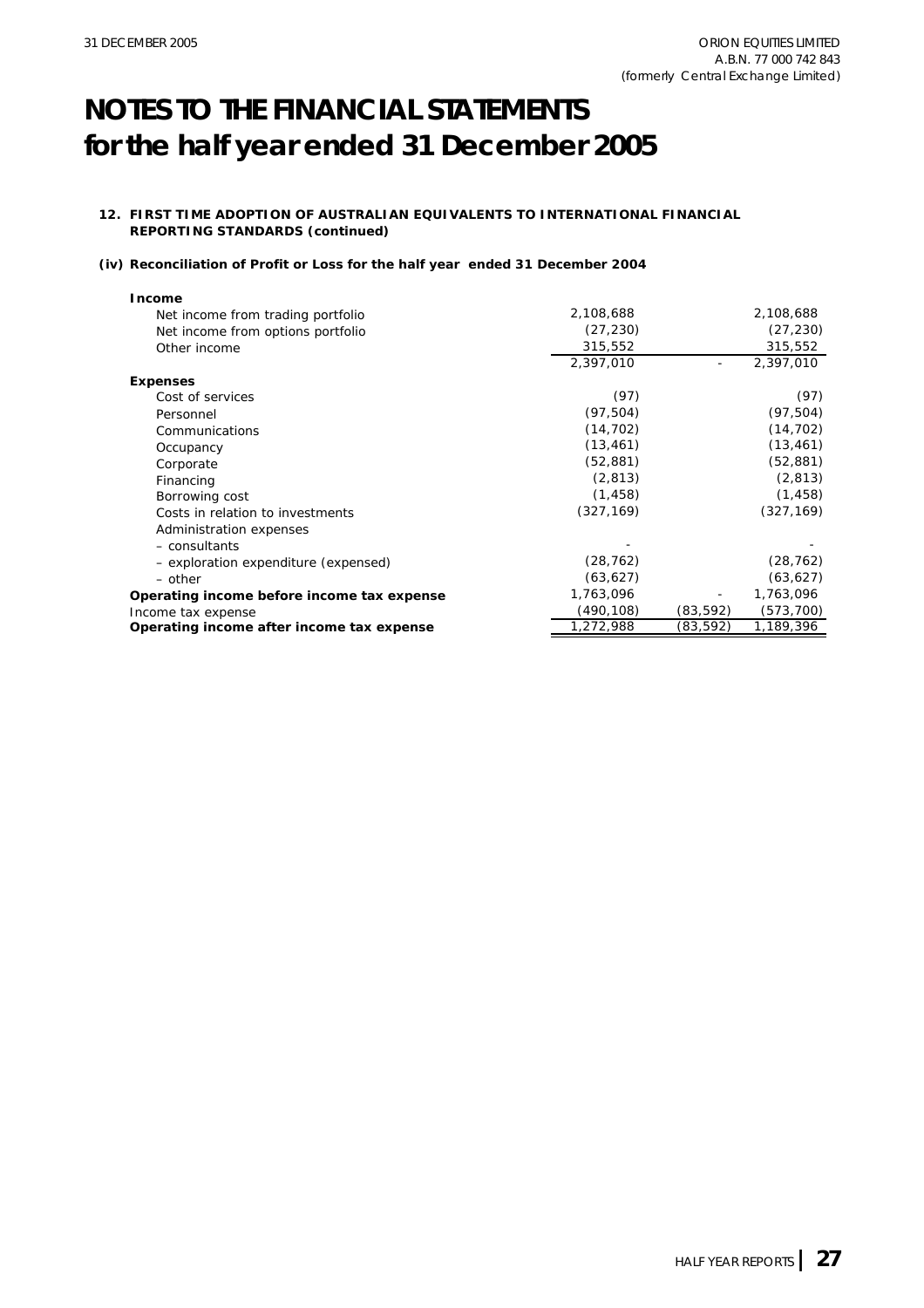### **12. FIRST TIME ADOPTION OF AUSTRALIAN EQUIVALENTS TO INTERNATIONAL FINANCIAL REPORTING STANDARDS (continued)**

|                                                                         |                                 | <b>Effect of</b>              |              |
|-------------------------------------------------------------------------|---------------------------------|-------------------------------|--------------|
| (v) Reconciliation of Profit or Loss for the full year                  | <b>Previous</b><br><b>AGAAP</b> | transition to<br><b>AIFRS</b> | <b>AIFRS</b> |
| ended 30 June 2005                                                      | \$                              | \$                            | \$           |
| <b>Income</b>                                                           |                                 |                               |              |
|                                                                         | 1,491,273                       |                               | 1,491,273    |
| Net income from trading portfolio                                       | 111,965                         |                               | 111,965      |
| Net income from options portfolio<br>Net income from Associate entities | 248,632                         |                               | 248,632      |
| Other income                                                            | 512,069                         |                               | 512,069      |
|                                                                         | 2,363,939                       |                               | 2,363,939    |
| <b>Expenses</b>                                                         |                                 |                               |              |
| Personnel                                                               | (261, 180)                      |                               | (261, 180)   |
| Communications                                                          | (22, 627)                       |                               | (22, 627)    |
| Occupancy                                                               | (18, 826)                       |                               | (18, 826)    |
| Corporate                                                               | (56, 544)                       |                               | (56, 544)    |
| Financing                                                               | (4,652)                         |                               | (4,652)      |
| Borrowing cost                                                          | (1, 791)                        |                               | (1, 791)     |
| Costs in relation to investments                                        | (218, 497)                      |                               | (218, 497)   |
| Administration expenses                                                 |                                 |                               |              |
| $-$ consultants                                                         | (60, 759)                       |                               | (60, 759)    |
| - professional fees                                                     | (276, 588)                      |                               | (276, 588)   |
| - exploration expenditure (expensed)                                    | (37,988)                        |                               | (37,988)     |
| $-$ other                                                               | (87, 676)                       |                               | (87, 676)    |
| Operating income before income tax expense                              | 1,316,811                       |                               | 1,316,811    |
| Income tax expense                                                      | (330, 922)                      | (1, 425)                      | (332, 347)   |
| Operating income after income tax expense                               | 985,889                         | (1, 425)                      | 984,464      |

### **(vi) Notes to the reconciliation of equity and profit and loss at 1 July 2004, 31 December 2004 and 30 June 2005**

|                                                         | 30 Jun 05 31 Dec 04 1 Jul 04 |  |
|---------------------------------------------------------|------------------------------|--|
|                                                         | $\sim$ s s                   |  |
| Deferred tax liability and income tax expense comprise: | $(1, 425)$ $(83, 592)$       |  |

Under *AASB 112: Income Taxes* Adoption of a balance sheet approach under which temporary differences are identified for each asset and liability. Deferred tax liability provided on the upward revaluation of investments less any liability provided.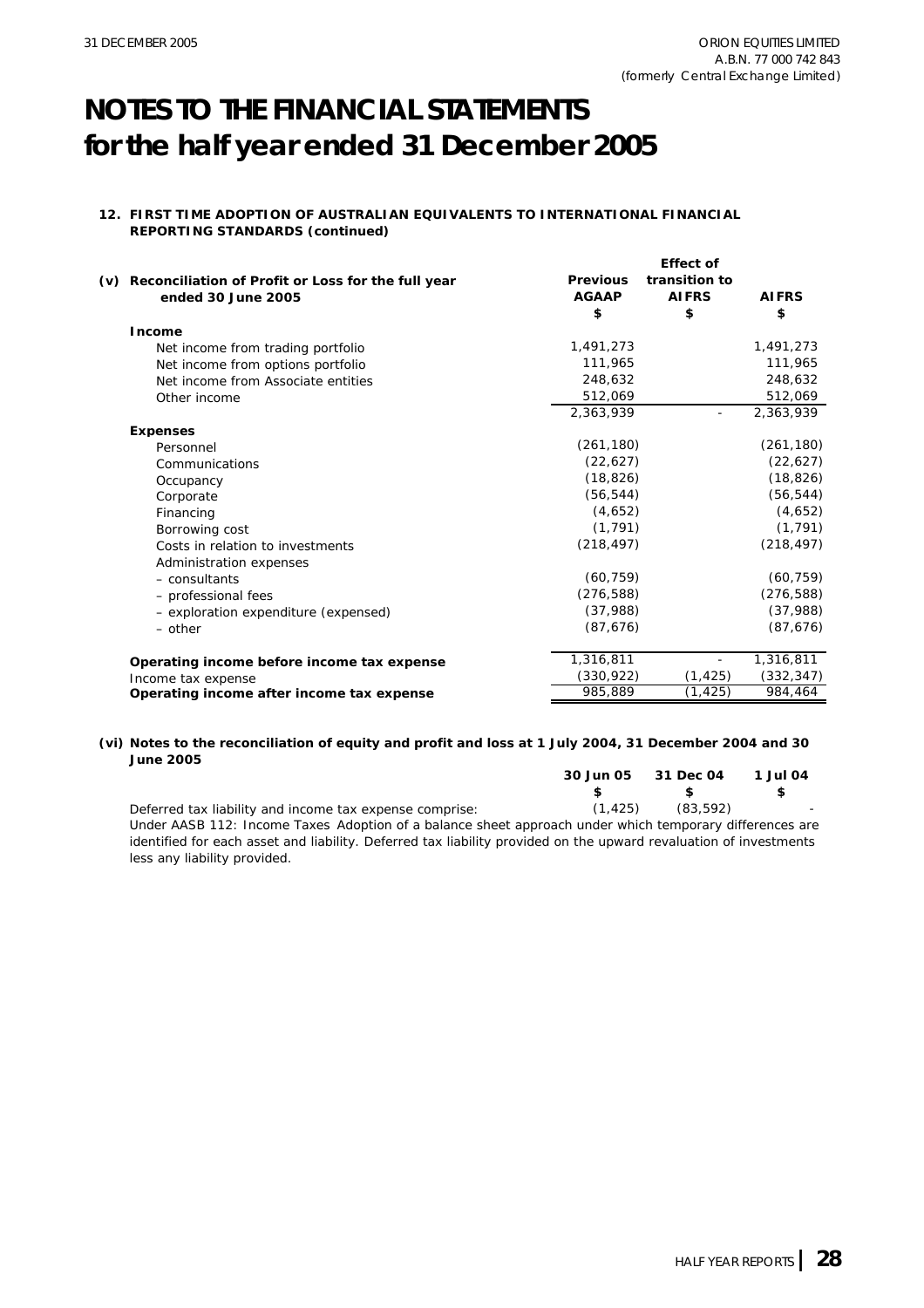# **DIRECTORS' DECLARATION**

In accordance with a resolution of the directors of Orion Equities Limited made pursuant to sub-section 303(5) of the *Corporations Act 2001*, we state that:

In the opinion of the directors:

- (a) The financial statements and notes of the Consolidated Entity are in accordance with the *Corporations Act 2001*, including:
	- (i) giving a true and fair view of the Consolidated Entity's financial position as at 31 December 2005 and of its performance for the half year ended on that date; and
	- (ii) complying with Accounting Standards AASB 134 "Interim Financial Reporting" and *Corporations Regulations 2001*; and
- (b) There are reasonable grounds to believe that the Company will be able to pay its debts as and when they become due and payable.

On behalf of the Board,

**William Johnson Victor Ho**

Perth, Western Australia

16 March 2006

Chairman **Director and Company Secretary**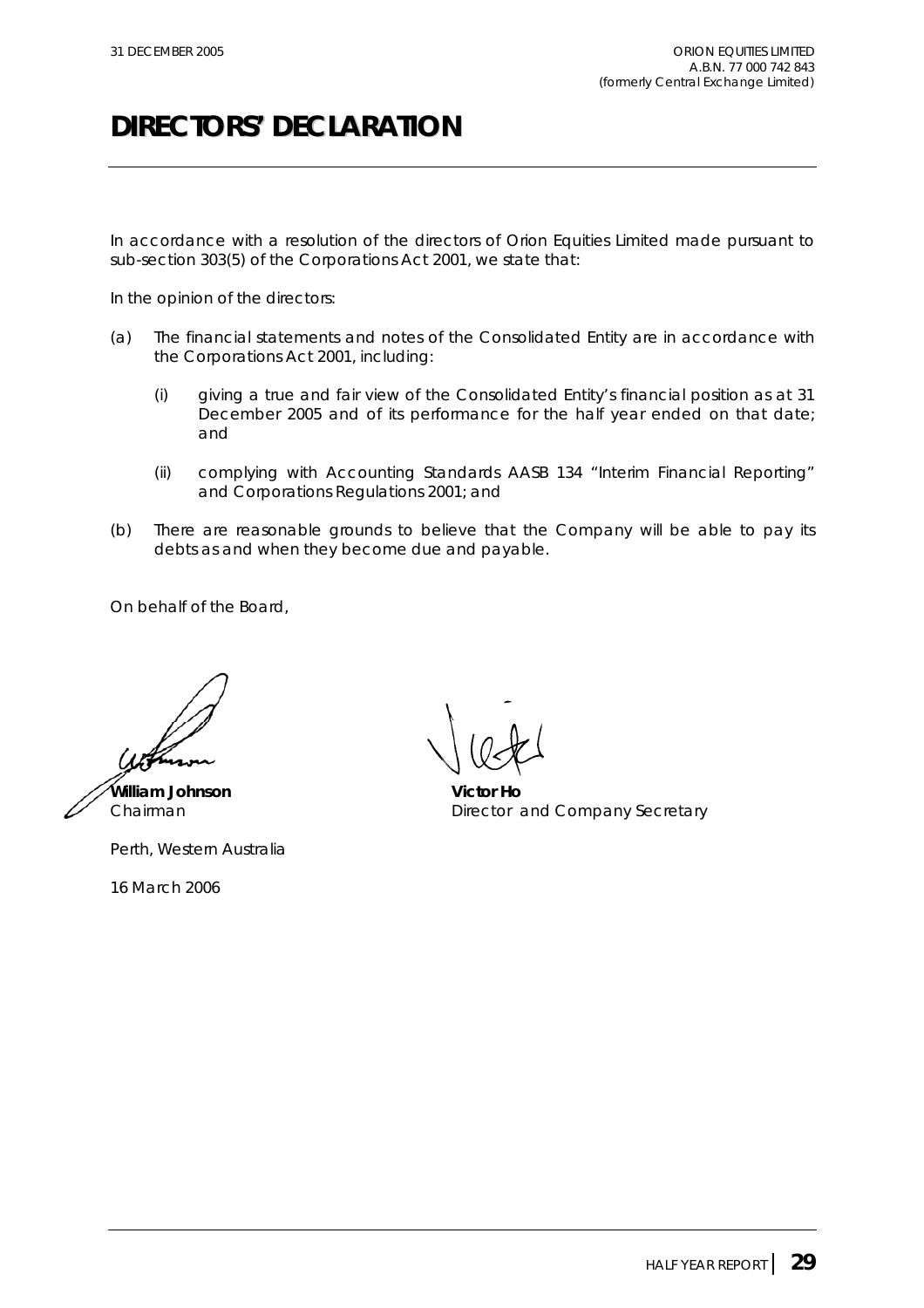

Chartered Accountants & Advisers

Level 8, 256 St George's Terrace Perth WA 6000 PO Box 7426 Cloisters Square Perth WA 6850 Tel: (61-8) 9360 4200 Fax: (61-8) 9481 2524 Email: bdo@bdowa.com.au **www.bdo.com.au**

### **INDEPENDENT REVIEW REPORT TO THE MEMBERS OF ORION EQUITIES LIMITED**

### **Scope**

We have reviewed the financial report of Orion Equities Limited for the half-year ended 31 December 2005 as set out on pages 15 to 29. The financial report includes the financial statements of the consolidated entity comprising the disclosing entity and the entities it controlled at the end of the half-year or from time to time during the half-year. The disclosing entity's directors are responsible for the financial report. We have performed an independent review of the financial report in order to state whether, on the basis of the procedures described, anything has come to our attention that would indicate that the financial report is not presented fairly in accordance with Accounting Standard AASB 134: Interim Financial Reporting, other mandatory professional reporting requirements in Australia and statutory requirements, so as to present a view which is consistent with our understanding of the consolidated entity's financial position, and performance as represented by the results of is operations and its cash flows, and in order for the disclosing entity to lodge the financial report with the Australian Securities & Investments Commission.

Our review has been conducted in accordance with Australian Auditing Standards applicable to review engagements. A review is limited primarily to inquiries of the disclosing entity's personnel and analytical procedures applied to the financial data. These procedures do not provide all the evidence that would be required in an audit, thus the level of assurance provided is less than given in an audit. We have not performed an audit and, accordingly, we do not express an audit opinion.

### **Independence**

In conducting our review, we followed applicable independence requirements of Australian professional ethical pronouncements and the Corporations Act 2001.

The independence declaration given to the directors is in accordance with section 307C.

### **Statement**

Based on our review, which is not an audit, we have not become aware of any matter that makes us believe that the half-year financial report of Orion Equities Limited is not in accordance with:

- (a) the Corporations Act 2001, including:
	- (i) giving a true and fair view of the consolidated entity's financial position as at 31 December 2005 and of its performance for the half-year ended on that date; and
	- (ii) complying with Accounting Standard AASB 134: Interim Financial Reporting and the Corporations Regulations 2001; and
- (b) other mandatory professional reporting requirements in Australia.

**BDO Chartered Accountants** 

**BG McVeigh**  Partner



Perth, Western Australia Dated this 16<sup>th</sup> day of March 2006

*BDO is a national association of separate partnerships and entities.*